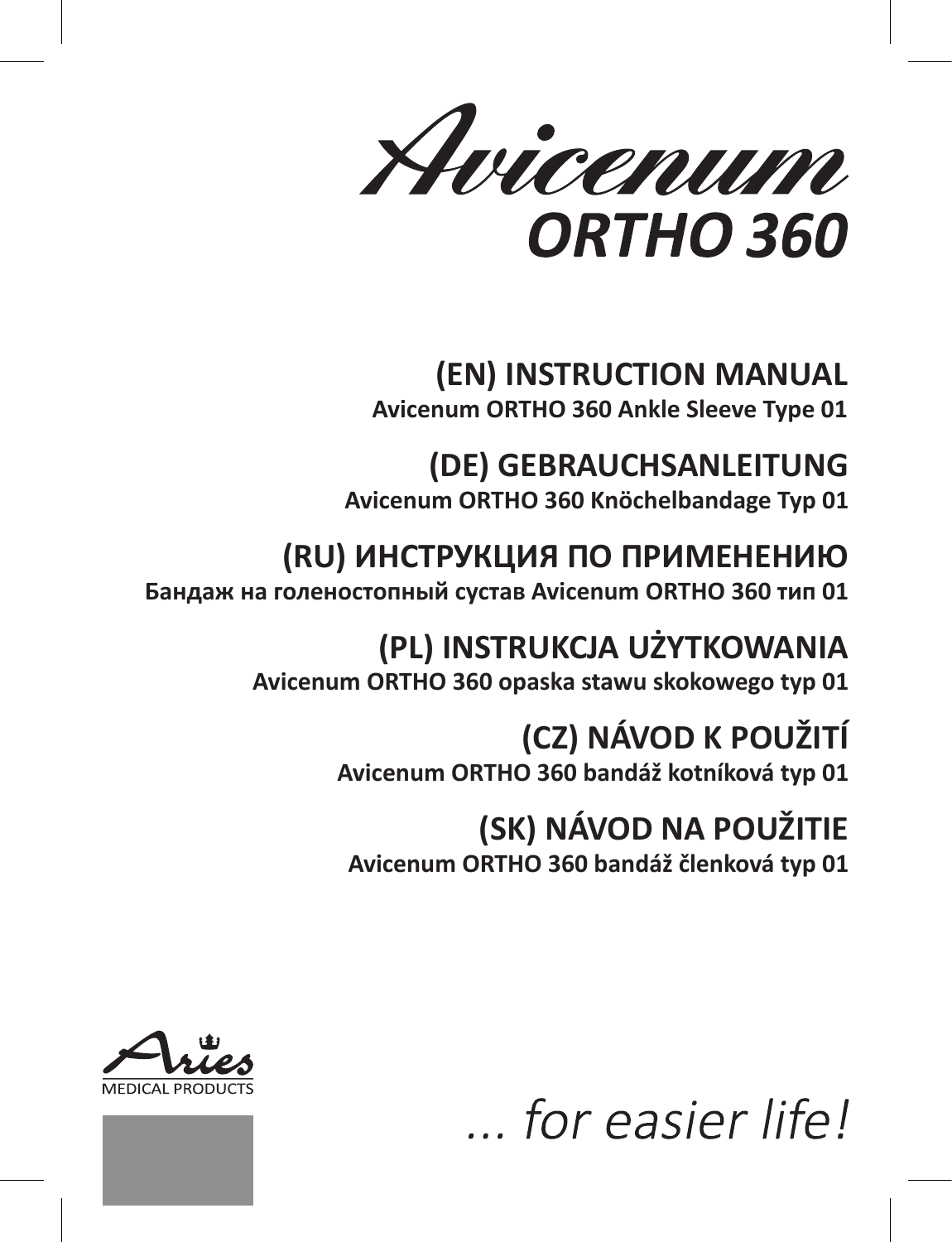#### **(EN) Dear customer,**

In your hands you are now holding a medical ankle sleeve for supportive post-operative and post-traumatic therapy. You can maximize the benefits of the product by its proper use and maintenance.

**Avicenum ORTHO 360 Ankle Sleeve Type 01** is manufactured by the circular knitting technology. The materials used are non-irritating and latex-free. The product achieves the desired therapeutic effect by exerting compression pressure in the ankle area (you must choose the correct size). It is intended for ankle support in post-traumatic and postoperative therapy. The product is most effective during physical strain. The product is also suitable for sports activities. You should remove the product during longer breaks. **Avicenum ORTHO 360 Ankle Sleeve Type 01** is a medical device intended for use both at home and in medical facilities.

## **Product name:**

**Avicenum ORTHO 360 Ankle Sleeve Type 01**

#### **Product variants:**

• double-sided, sizes S – XL

#### **User profile:**

**Avicenum ORTHO 360 Ankle Sleeve Type 01** is a medical device intended for use both at home and in medical facilities.

#### **Intended use:**

A medical device designed to support the ankle during post-traumatic and post-operative therapy, in case of flabby muscles, inflammation, or injury to ankle ligaments and tendons and to prevent swelling. This product is also suitable for sports activities as a therapeutic or preventive aid.

#### **Indications:**

- ankle support in post-operative or post-traumatic therapy
- instability and weakness of ankle ligaments
- sprain or injury of ankle ligaments and tendons
- ankle tendons inflammation
- prevention of injury and ankle strengthening (e.g., during sporting activities)

If this is the first time you use an ankle sleeve, consult your doctor or have your medical condition regularly examined.

## **Contraindications:**

- damaged skin
- acute weeping skin manifestations
- lymphatic swelling
- Hypersensitivity to materials used
- limb sensitivity disorders (e.g., peripheral neuropathy)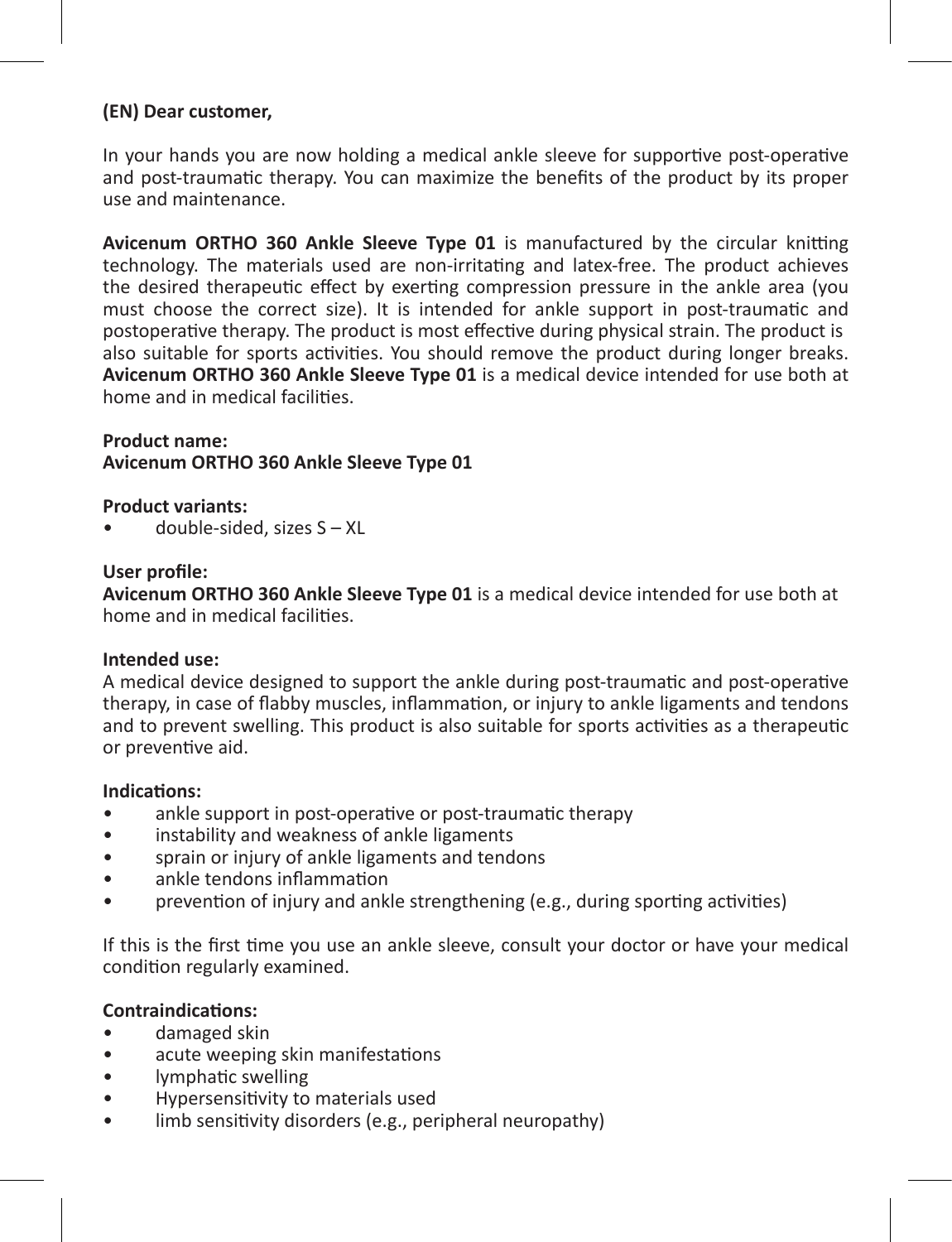Your doctor should consider the use of the product in view of the known contraindications and possible risks compared to the product's therapeutic benefits.

## **Target group:**

Patients with ankle instability, patients undergoing post-operative or post-traumatic therapy of the ankle, and patients with the above indications. The product is intended for use on healthy, intact skin. The product is intended for all age groups and both sexes. The product may be used in pregnancy without limitation.

#### **Side effects:**

Side effects may occur especially when using a wrong size of the product or if the product is used outside strenuous activities. If the product is too tight, there may be pressure sores, impaired blood circulation due to compression of blood vessels, or deterioration of sensitivity due to excessive compression of the nerves. Sensitive and hypersensitive individuals may experience skin irritation (redness, itching, or blistering) at the point of contact of the product with the skin.

## **How to choose the correct size:**

In order to achieve the desired effects, you must select the correct size of the product. Determine the size by measuring the circumference at the points indicated in the figure.

#### **Note:**

Any swelling or instability of the ankle should be examined by your doctor. If this is the first time you experience swelling or instability of the ankle, consult your doctor before using the product. Do not use the product if you do not know the cause of the swelling or instability of the ankle. Always consult your doctor before combining the product with other medical devices (e.g., compression stockings).

- take the measurements standing up, preferably in the morning right after waking up
- get assistance from another person
- measured values may change during the therapy always verify the correct size before using a new product

| <b>Size</b> | Ankle circumference in cm (point b) |
|-------------|-------------------------------------|
|             | $20 - 23$                           |
| м           | $23 - 26$                           |
|             | $26 - 29$                           |
|             | $29 - 32$                           |



**If you are on the border between two sizes**, choose the bigger one. If you have difficulties choosing the size of the product, visit a specialized medical supplies store or directly the manufacturer.

**If you have difficulties putting on the product**, visit a specialized medical supplies store and request a demonstration of the correct method of applying it.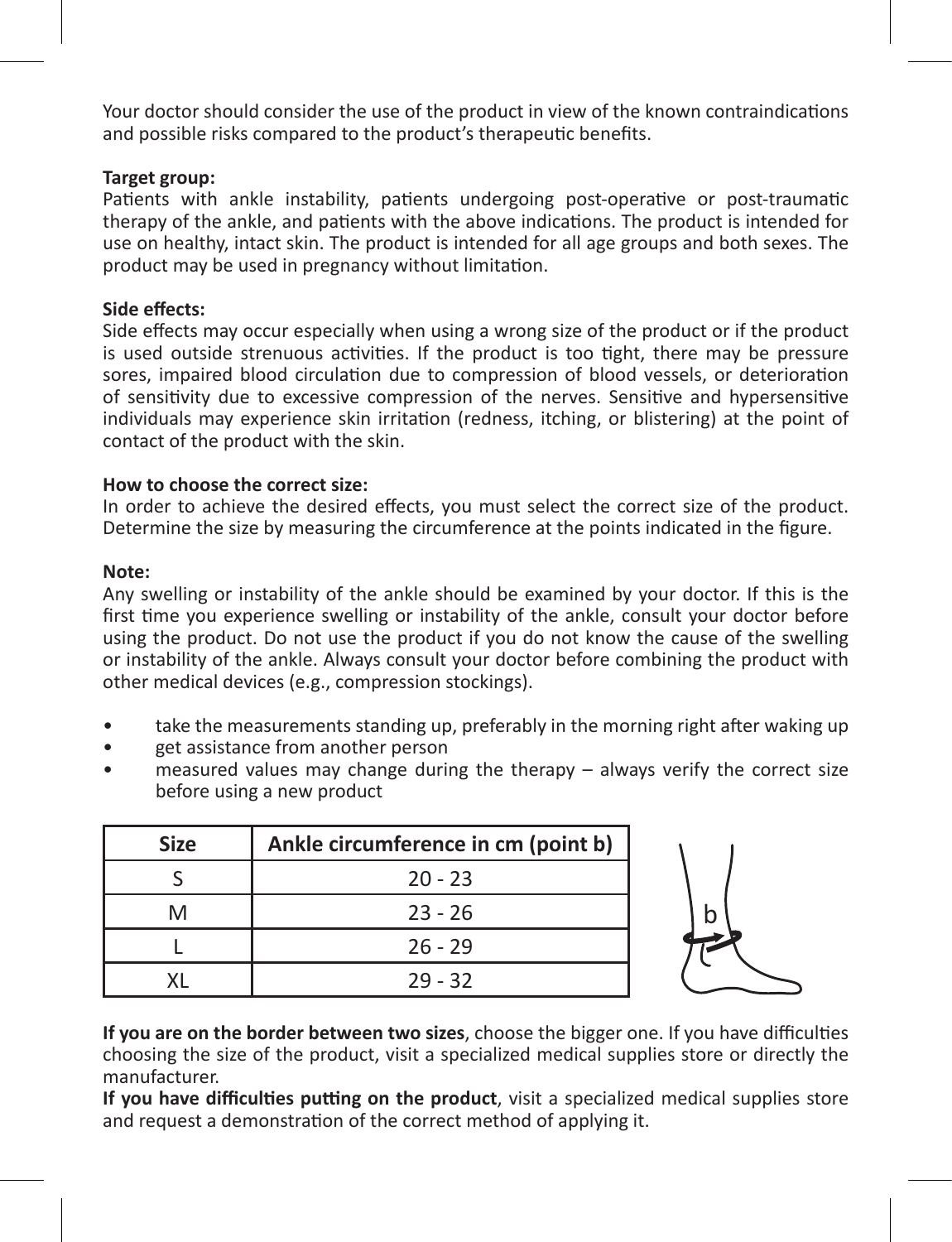#### **With a correctly selected size:**

- you should feel noticeable but not unpleasant pressure in the ankle area
- the product does not slide or roll down
- the product does not choke at any point

Size and manufacturer information can be found on the tag sewn at the top edge of the product.

#### **Method of use:**

Put on the product by gradually pulling it over the ankle. Never put on the sleeve by merely pulling the top edge – always put the sleeve on gradually. When putting on, the product may not come into contact with sharp objects (e.g., jewellery) or long nails.

Stretch the product evenly without creases for effective distribution of pressure.

If you use body cosmetics, wait about 15 minutes after application before you put on the product.

In the case of visible mechanical damage to the product, stop wearing it and preferably replace it with a new product.

#### **Care and maintenance:**

**Avicenum ORTHO 360 Ankle Sleeve Type 01** is a medical device intended for repeated use by a single person. The product will maintain its properties and safety for 12 months from the first use under these conditions:

- the product can be washed in a washing machine (maximum washing temperature 30 °C, gentle cycle) in a soapy solution or using a special preparation for washing compression hosiery using a protective container (wash bag)
- do not use fabric softeners
- do not use centrifugation; squeeze the wet product between two towels
- dry the product in a horizontal position away from a direct heat source (radiator, sun)
- do not iron the product
- the maximum number of washing cycles is 120
- store in a dry and dark place, preferably in the original packaging
- do not interfere mechanically in the product, do not repair places damaged by use, do not cut the edges of the product
- the product may not come into contact with organic solvents or bleaching agents

The product is safe to use for 60 months from the date of manufacture. This date is included in the product's batch number in the format YY/MM-1234567 where YY is the year and MM the month of manufacture.

#### **Care symbols:**

™ ※ 図 ⊠ ☆ **学 茶** ☆ Do not use fabric softeners!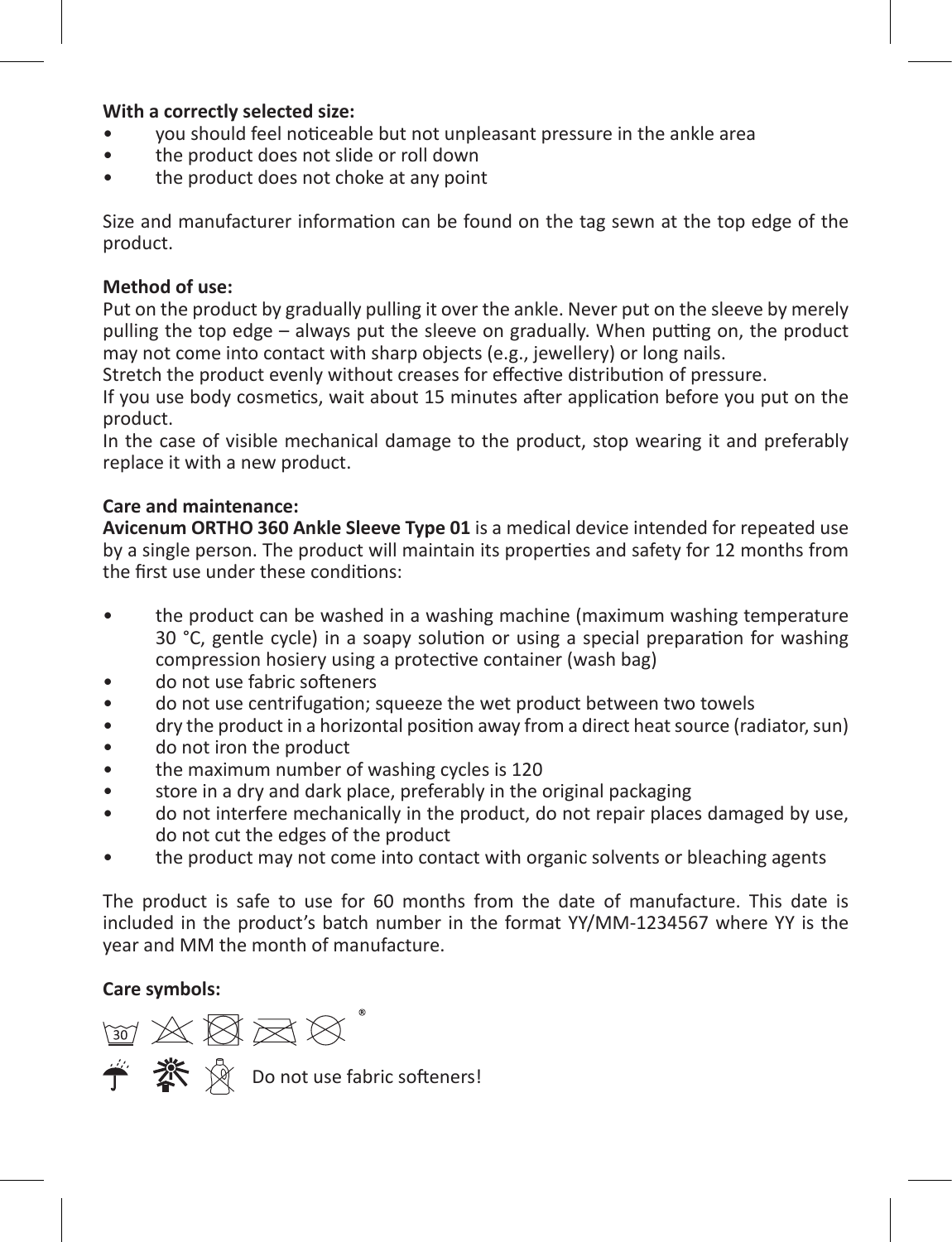#### **Prohibited use:**

Stop using the product immediately if:

- if it shows signs of mechanical damage (replace the product)
- your health has deteriorated which could be associated with the use of the product – consult your doctor at once

#### **Composition:**

60 % PAD Nylon, 40 % elastan LYCRA®

This medical device does not contain an active substance, including human blood or plasma derivatives, tissues or cells of human origin or derivatives thereof, tissues or cells of animal origin or derivatives thereof.

#### **Disposal:**

The product can be disposed of with normal household waste or in a textile waste container. Although the product is intended for use on healthy and intact skin, it may be contaminated with body fluids during use. In that case, dispose of the product as an infectious material.

The material used is not toxic unless burned. Never dispose of the product by burning it.

**Any serious adverse event that occurred in connection with the use of this product should be reported to the manufacturer and the competent public authorities of the user's country of residence.** 

| Česká republika | Státní ústav pro kontrolu léčiv, Šrobárova 48, 100 41 Praha 10                                                                       |
|-----------------|--------------------------------------------------------------------------------------------------------------------------------------|
| Slovensko       | Štátny ústav pre kontrolu liečiv, Kvetná 1024/11, 821 08<br><b>Bratislava</b>                                                        |
| Polska          | Urząd Rejestracji Produktów Leczniczych, Wyrobów Me-<br>dycznych i Produktów Biobójczych, Al. Jerozolimskie 181C,<br>02-222 Warszawa |
| Deutschland     | Das Bundesinstitut für Arzneimittel und Medizinprodukte,<br>Kurt Georg Kiesinger Allee 3, 53175 Bonn                                 |
| Россия          | Roszdravnadzor, Address: 4, bld. 1, Slavyanskaya Square,<br>Moscow, 109074                                                           |
| Україна         | Ministry of Health Ukraine, 7 Hrushevskoho Street, Kyiv,<br>01601                                                                    |
| Australia       | The Therapeutic Goods Administration, 136 Narrabundah<br>Lane, Symonston ACT 2609                                                    |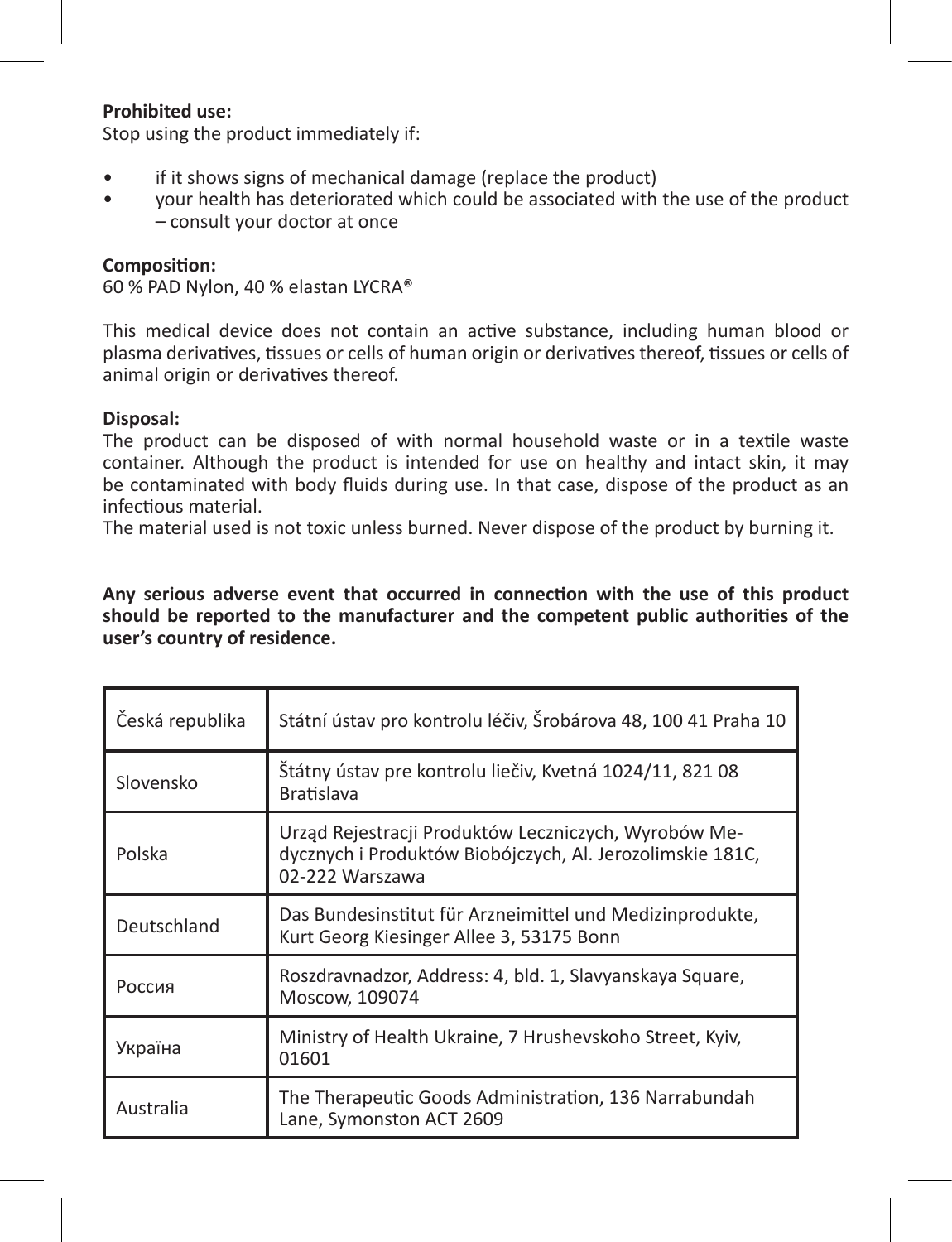## **Manufacturer:**



ARIES, a.s., Studenec 309, 512 33 Studenec, Czech Republic Last reviewed: 02.10.2020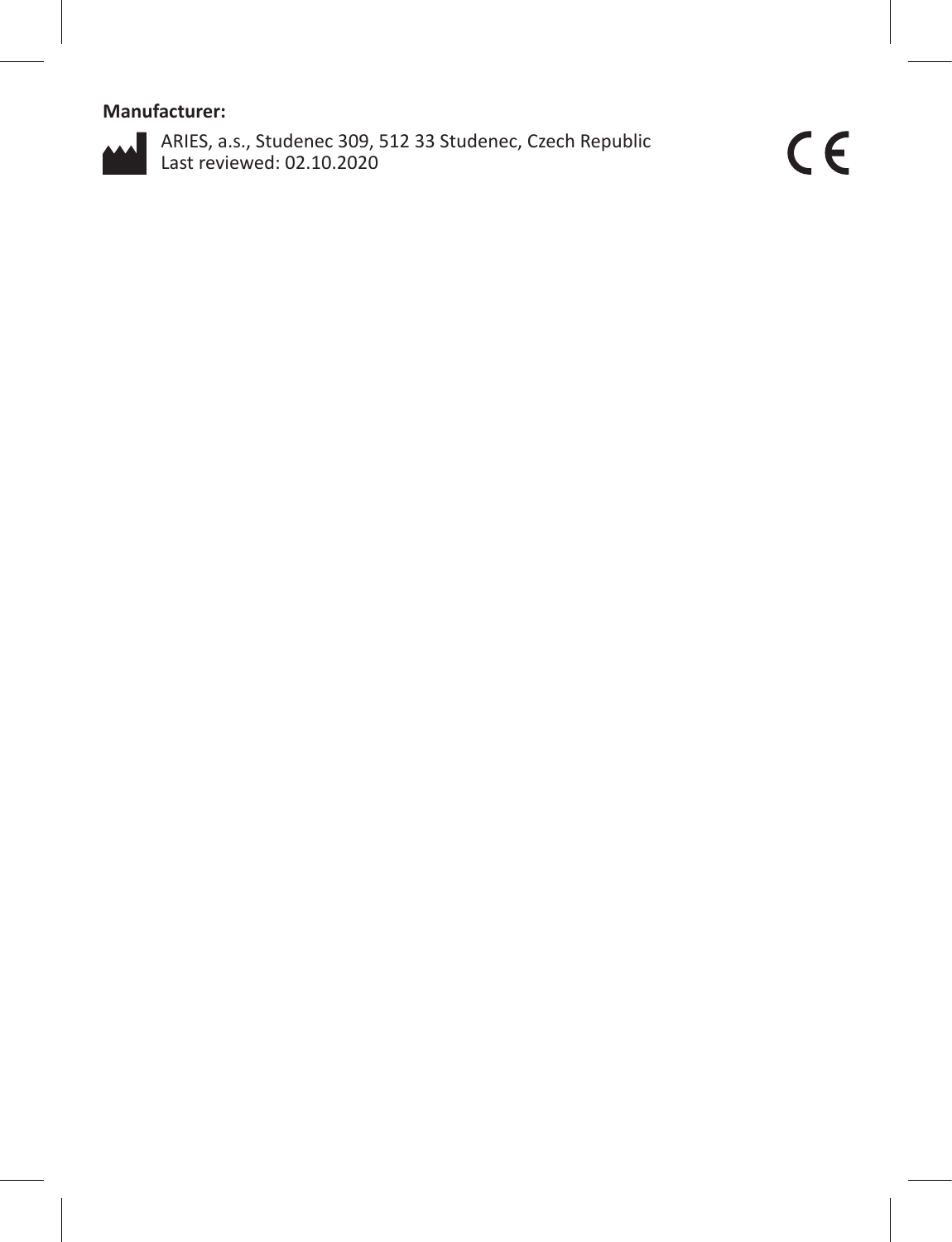## **(DE) Sehr geehrter Kunde,**

Sie halten eine medizinische Knöchelbandage zur unterstützenden Therapie nach Operationen und Verletzungen in den Händen. Die Gebrauchseigenschaften dieses Produkts können Sie verbessern, indem Sie es richtig pflegen bzw. anwenden.

Die **Avicenum ORTHO 360 Knöchelbandage Typ 01** ist mit Rundstricktechnologie gefertigt. Die für ihre Herstellung verwendeten Materialien sind nicht hautreizend und enthalten kein Latex. Die Bandage wirkt komprimierend im Knöchelbereich, wodurch sich der erforderliche therapeutische Effekt einstellt (es ist nötig, die richtige Bandagengröße zu wählen). Sie ist zur Unterstützung des Knöchels bei der Therapie nach Unfällen und Operationen bestimmt. Ihre beste Wirkung erzielt die Bandage bei körperlicher Aktivität. Die Bandage ist auch für sportliche Aktivitäten geeignet. Bei längeren Ruhepausen sollten Sie die Bandage abnehmen. Die **Avicenum ORTHO 360 Knöchelbandage Typ 01** ist ein Medizinprodukt, das sowohl zur Anwendung zu Hause, als auch bei Gesundheitsdienstleistern bestimmt ist.

### **Name des Medizinprodukts: Avicenum ORTHO 360 Knöchelbandage Typ 01**

## **Varianten des Medizinprodukts:**

beidseitig, Gr. S - XL

#### **Anwenderprofil:**

Die **Avicenum ORTHO 360 Knöchelbandage Typ 01** ist ein Medizinprodukt, das sowohl zur Anwendung zu Hause, als auch bei Gesundheitsdienstleistern bestimmt ist.

### **Anwendungszweck des Medizinprodukts:**

Medizinprodukt, das zur Unterstützung des Knöchels bei der Therapie nach Verletzungen und Operationen sowie zur Reduktion der Entstehung von Schwellungen bestimmt ist und als Unterstützung bei einer Schwäche, Entzündung oder Verletzung der Knöchelbänder und -sehnen dient. Diese Bandage ist auch bei sportlicher Aktivität zur Heilung oder Prävention geeignet.

#### **Indikation:**

- Unterstützung der Heilung nach Unfällen und Operationen im Knöchelbereich
- Instabilität und Schwäche der Knöchelbänder
- Verstauchungen oder Verletzungen der Knöchelbänder und -sehnen
- Entzündungen und Schwellungen im Knöchelbereich
- Vorbeugung von Verletzungen und Festigung des Knöchels (z. B. bei sportlichen Aktivitäten)

Bei erstmaliger Anwendung der Knöchelbandage sollten Sie sich bezüglich der Anwendung mit Ihrem behandelnden Arzt beraten, ggf. sollte Ihr Gesundheitszustand regelmäßig ärztlich kontrolliert werden.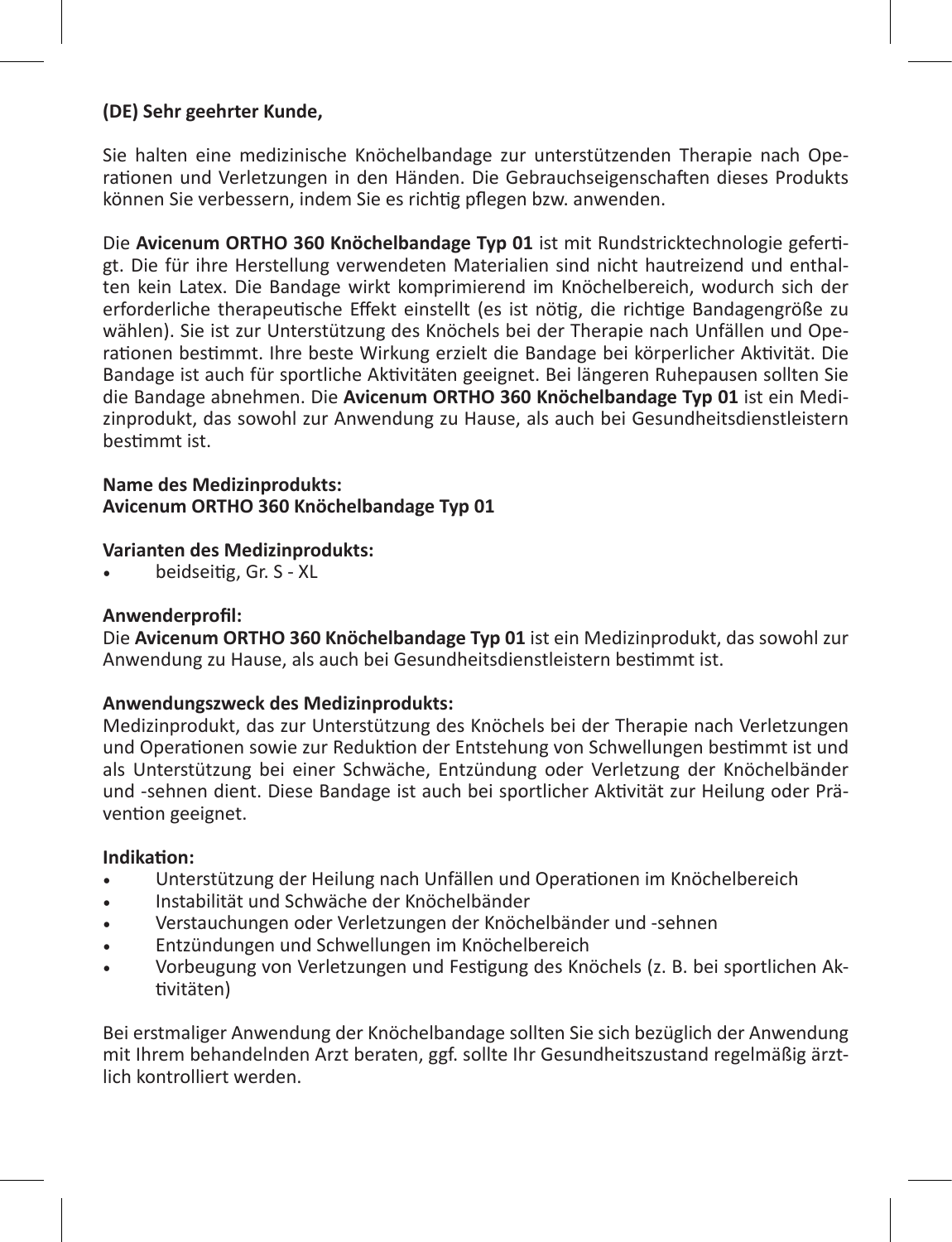#### **Kontraindikation:**

- beschädigte oder verletzte Haut
- akute nässende Hautmanifestationen
- Lymphödeme
- Überempfindlichkeit gegenüber den verwendeten Materialien
- Sensibilitätsstörungen der Gliedmaßen (z. B. periphere Neuropathie)

Bei bekannten Kontraindikationen sollte der behandelnde Arzt die Anwendung der Knöchelbandage abwägen und das mögliche Risiko gegenüber dem therapeutischen Nutzen des Medizinprodukts beurteilen.

#### **Patienten-Zielgruppe:**

Patienten mit Instabilität des Knöchels, Therapie des Knöchels nach Operationen und Verletzungen sowie Patienten mit den oben genannten Indikationen. Die Knöchelbandage ist zur Anwendung auf gesunder, unverletzter Haut bestimmt. Die Bandage ist für alle Altersgruppen und beide Geschlechter bestimmt. Es besteht keine Anwendungsbeschränkung in der Schwangerschaft.

#### **Nebenwirkungen:**

Nebenwirkungen können vor allem bei falsch gewählter Größe oder bei Anwendung der Knöchelbandage in unbelastetem Zustand auftreten. Bei zu fest angelegter Knöchelbandage kann es zu Druckstellen, zu einer Verschlechterung der Durchblutung durch Kompression der Blutgefäße oder zu einer Sensibilitätsverschlechterung durch zu starke Kompression der Nerven kommen. Bei empfindlichen Personen kann es an der Kontaktstelle mit dem Material, aus dem die Knöchelbandage gefertigt ist, zu Hautirritationen (Rötungen, Juckreiz, Blasenbildung) kommen.

#### **Wahl der richtigen Größe der Knöchelbandage:**

Zum Erzielen des gewünschten Effekts ist es nötig, die richtige Größe zu wählen. Diese kann nur durch Messen der Umfänge der Gliedmaßen an den auf der Abbildung gekennzeichneten Stellen ermittelt werden.

#### **Hinweis:**

Jedwede Schwellung oder Instabilität des Knöchels sollte von einem Arzt beurteilt werden. Sollte die Schwellung oder Instabilität des Knöchels bei Ihnen zum ersten Mal aufgetreten sein, beraten Sie sich vor Anwendung der Knöchelbandage mit Ihrem Arzt. Beginnen Sie keine Selbstbehandlung mit der Knöchelbandage, sofern Sie die Ursache der Schwellung oder Instabilität des Knöchels nicht kennen. Beraten Sie sich vor einer Kombination mit anderen Medizinprodukten (z. B. mit Kompressionsstrümpfen) stets mit Ihrem behandelnden Arzt.

- zum Messen ein Schneidermaßband verwenden
- messen Sie im Stehen, am besten früh morgens nach dem Aufwachen
- bitten Sie eine zweite Person um Hilfe
- die gemessenen Werte können sich im Laufe der Behandlung ändern überprüfen Sie vor der Anwendung einer neuen Knöchelbandage-Packung stets die richtige Größe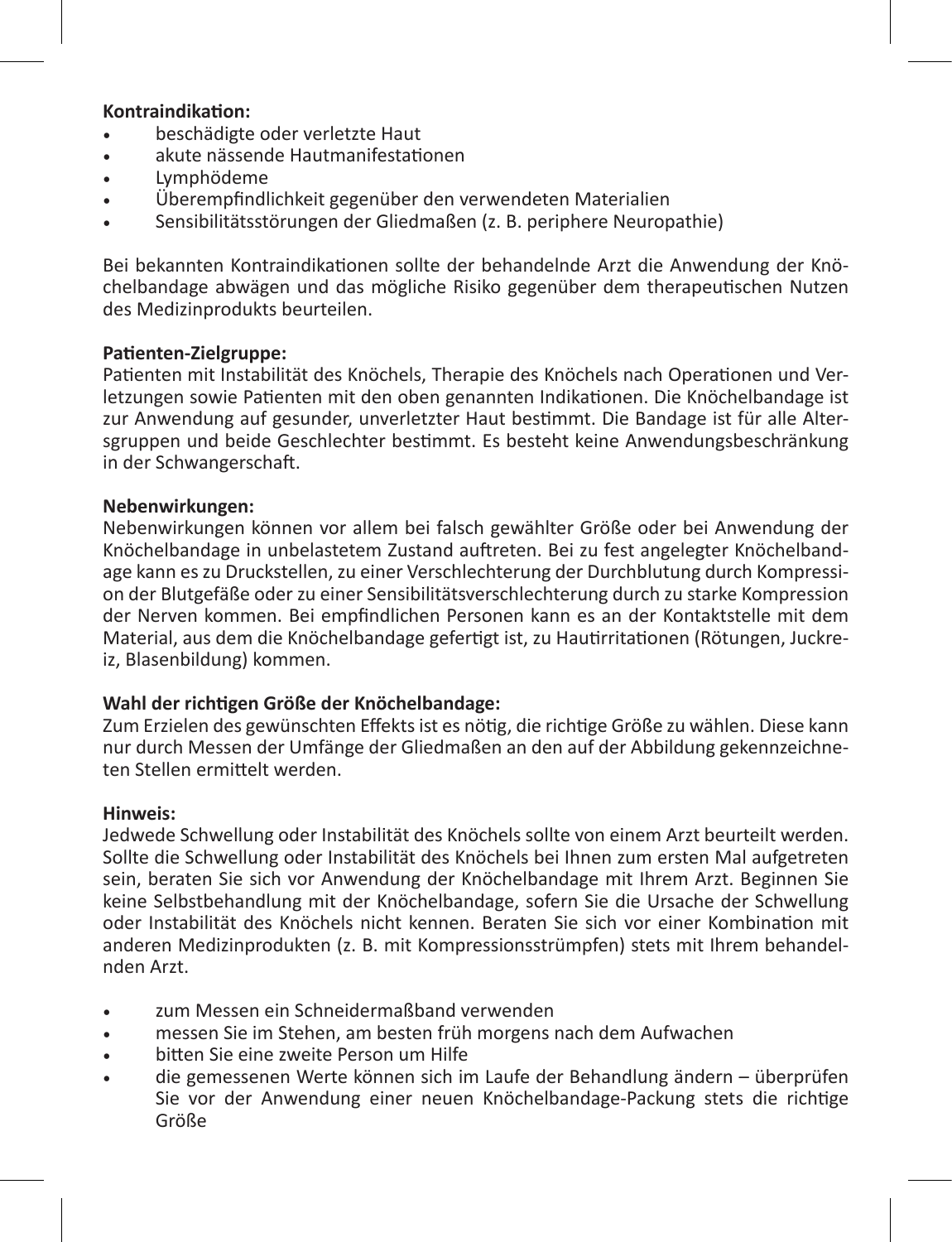| Größe | Knöchelumfang (Punkt b) |  |
|-------|-------------------------|--|
|       | $20 - 23$               |  |
|       | $23 - 26$               |  |
|       | $26 - 29$               |  |
|       | $29 - 32$               |  |

**Sollten die gemessenen Werte an der Grenze zwischen zwei Größen liegen**, wählen Sie die größere. Sollten Sie sich bei der Wahl der Größe der Knöchelbandage nicht sicher sein, suchen Sie ein Sanitätshaus oder direkt den Hersteller auf.

**Sollte sich die Knöchelbandage schlecht überziehen lassen**, besuchen Sie das Sanitätshaus und bitten Sie um Vorführung der richtigen Anziehtechnik.

## **Richtig gewählte Größe:**

- Sie verspüren im Bereich des Knöchels einen merklichen, jedoch keineswegs unangenehmen Druck
- die Knöchelbandage verrutscht nicht und wirft keine Falten
- die Knöchelbandage schneidet nirgends ein

Angaben zur Größe und zum Hersteller sind auf dem Etikett zu finden, das am oberen Rand der Knöchelbandage angebracht ist.

#### **Anwendung der Knöchelbandage:**

Die Bandage wird schrittweise über den Knöchel gezogen. Legen Sie die Bandage niemals nur durch Ziehen an ihrem oberen Rand an, sondern ziehen Sie sie immer schrittweise über. Beim Anziehen sollte die Bandage nicht mit scharfen Gegenständen (z. B. Schmuck) oder langen Finger-/Zehennägeln in Kontakt kommen.

Die Bandage muss gleichmäßig und ohne Falten angelegt sein, damit es zu einer wirksamen Verteilung des Drucks kommt.

Sollten Sie Körperkosmetik benutzen, warten Sie mit dem Anziehen der Bandage nach der Applikation ca. 15 min.

Tragen Sie die Bandage bei sichtbarer mechanischer Beschädigung nicht mehr und ersetzen Sie sie am besten durch eine neue.

## **Pflege:**

Die **Avicenum ORTHO 360 Knöchelbandage Typ 01** ist ein Medizinprodukt, das zur wiederholten Anwendung durch eine Person bestimmt ist. Ihre Wirksamkeit und Sicherheit bleiben unter Einhaltung folgender Regeln über einen Zeitraum von 12 Monaten ab der ersten Anwendung erhalten:

- Maschinenwäsche möglich (bei max. 30 °C im Schonwaschgang) mit einer Seifenlösung oder einem Spezialpräparat zum Waschen von Kompressionsstrümpfen und Bandagen, in einem Schutzbeutel (Wäschenetz)
- keinen Weichspüler verwenden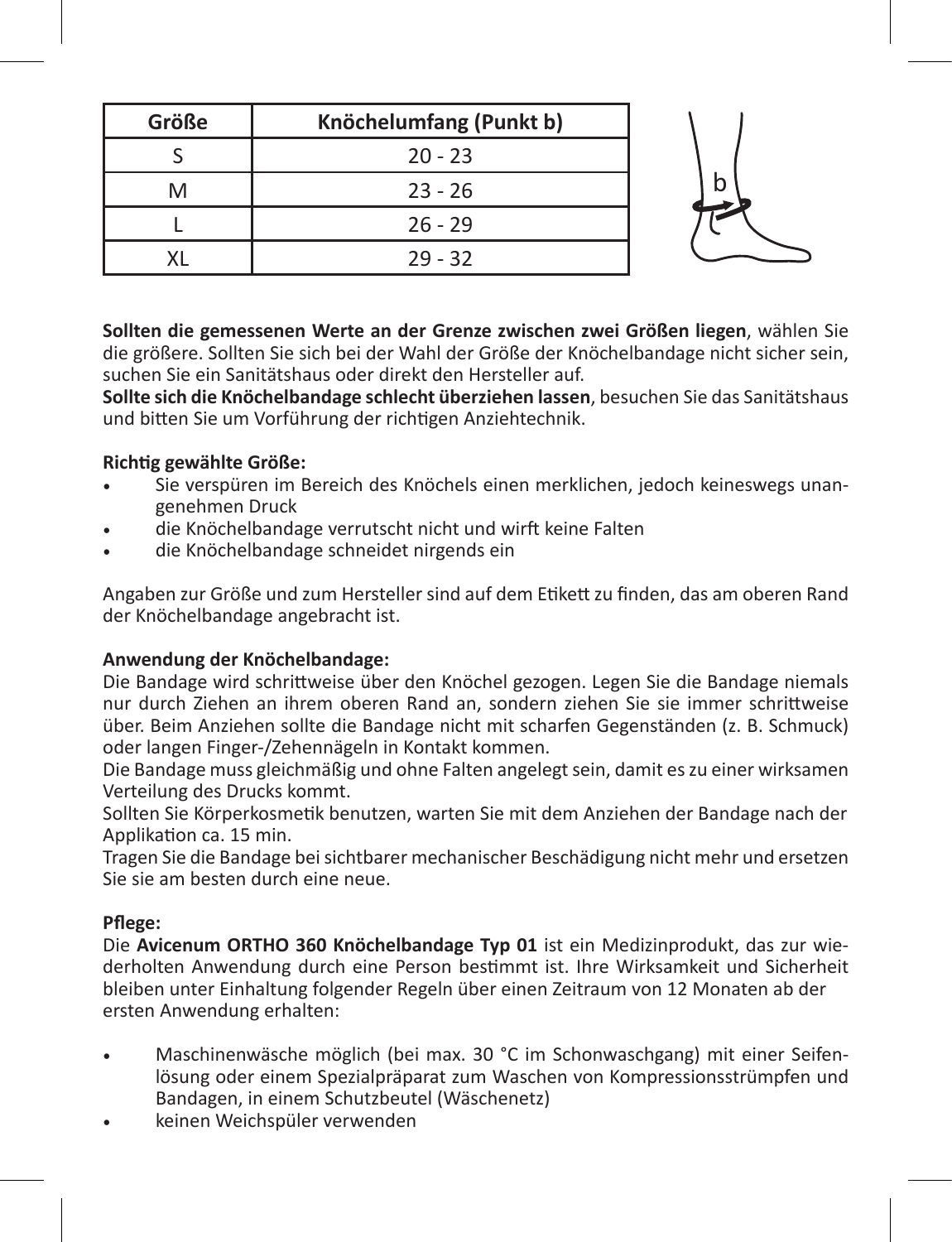- • nicht schleudern, nasse Knöchelbandage zwischen zwei Handtüchern ausdrücken
- in waagerechter Lage ohne direkten Kontakt zu Wärmequellen (Heizkörper, Sonne) trocknen
- Knöchelbandage nicht bügeln
- maximal 120 Waschzyklen möglich
- im Trockenen und Dunklen aufbewahren, am besten in der Originalverpackung
- nicht mechanisch in die Knöchelbandage eingreifen, durch die Anwendung beschädigte Stellen nicht reparieren, Ränder nicht einschneiden
- die Knöchelbandage darf nicht in Kontakt mit organischen Lösungsmitteln oder Bleichmitteln kommen

Das Medizinprodukt kann 60 Monate ab Herstellungsdatum sicher verwendet werden. Dieses Datum ist Bestandteil der Chargennummer des Medizinprodukts, die im Format JJ/MM-1234567 dargestellt wird, wobei JJ für das Herstellungsjahr und MM für den Herstellungsmonat steht.

## **Pflegesymbole:**

 $\text{W X B} \boxtimes \text{V}^*$ Keinen Weichspüler verwenden!

## **Nicht anwenden:**

Brechen Sie die Anwendung des Medizinproduktes sofort ab, wenn:

- Zeichen einer mechanischen Beschädigung auftreten (tauschen Sie die Bandage gegen eine neue aus)
- Sie eine Verschlechterung Ihres Gesundheitszustands beobachten, die mit der Anwendung der Knöchelbandage im Zusammenhang stehen könnte – beraten Sie sich in einem solchen Fall mit Ihrem behandelnden Arzt

## **Zusammensetzung:**

60 % PAD Nylon, 40 % Elasthan LYCRA®

Dieses Medizinprodukt enthält keine Wirkstoffe, einschließlich Derivate aus menschlichem Blut oder Blutplasma, und auch keine Gewebe oder Zellen menschlichen Ursprungs oder deren Derivate und keine Gewebe oder Zellen tierischen Ursprungs oder deren Derivate.

## **Entsorgung:**

Die Knöchelbandage kann mit dem üblichen Siedlungsabfall entsorgt werden, gegebenenfalls in einen Textilsammelcontainer geworfen werden. Obwohl das Produkt zur Anwendung auf gesunder, unverletzter Haut bestimmt ist, kann nicht ausgeschlossen werden, dass es während der Anwendung zur Kontamination mit Körperflüssigkeiten kommt. In einem solchen Fall ist die Knöchelbandage als infektiöses Material zu entsorgen. Das verwendete Material ist nicht toxisch, sofern es nicht brennt. Die benutzte Bandage

niemals verbrennen.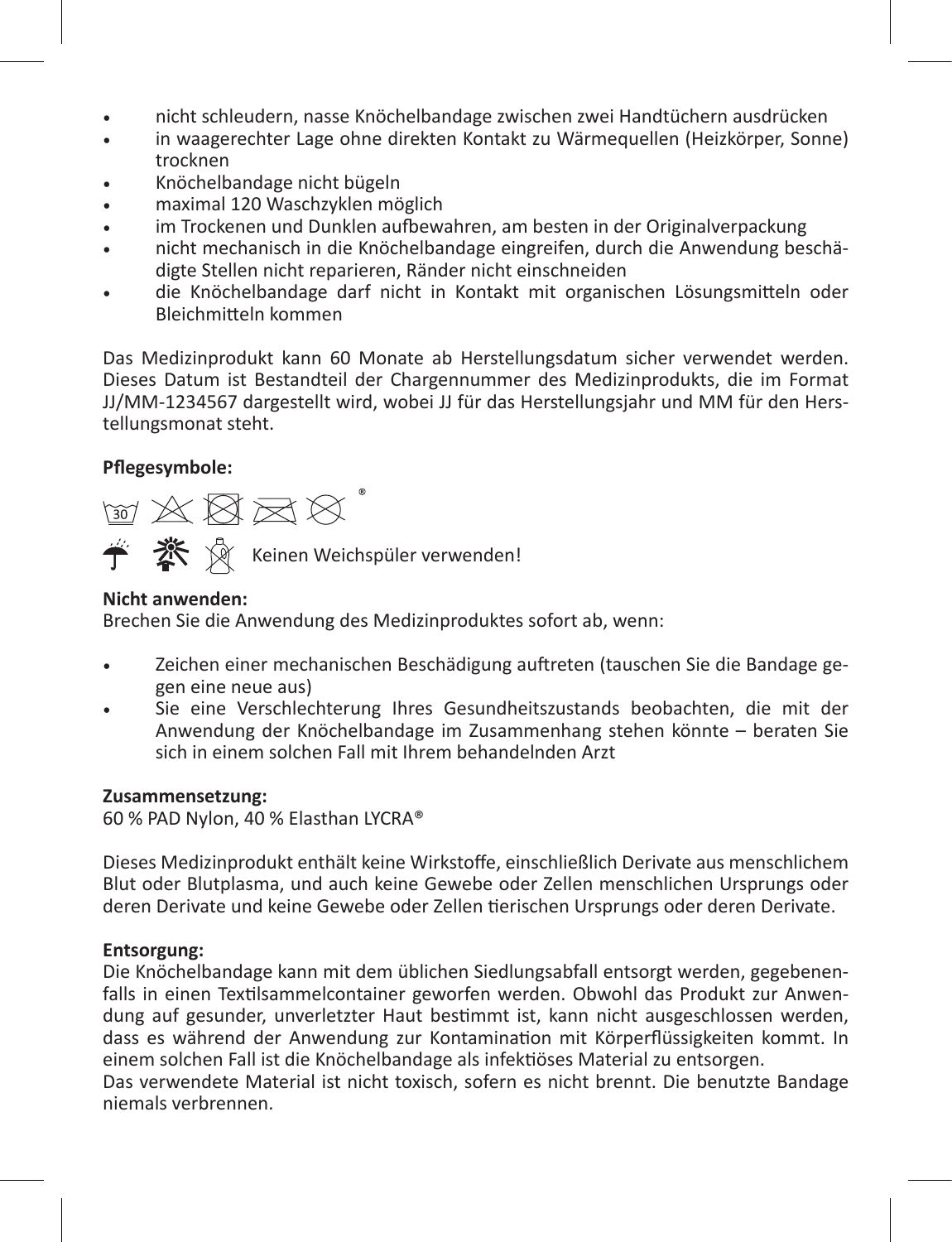**Jedwedes schwerwiegende unerwünschte Vorkommnis, zu dem es im Zusammenhang mit dem betreffenden Produkt gekommen ist, ist dem Hersteller und der zuständigen Behörde des Mitgliedstaats zu melden, in dem der Anwender und/oder Patient ansässig ist.** 

| Česká republika | Státní ústav pro kontrolu léčiv, Šrobárova 48, 100 41 Praha 10                                                                       |
|-----------------|--------------------------------------------------------------------------------------------------------------------------------------|
| Slovensko       | Štátny ústav pre kontrolu liečiv, Kvetná 1024/11, 821 08<br><b>Bratislava</b>                                                        |
| Polska          | Urząd Rejestracji Produktów Leczniczych, Wyrobów Me-<br>dycznych i Produktów Biobójczych, Al. Jerozolimskie 181C,<br>02-222 Warszawa |
| Deutschland     | Das Bundesinstitut für Arzneimittel und Medizinprodukte,<br>Kurt Georg Kiesinger Allee 3, 53175 Bonn                                 |
| Россия          | Roszdravnadzor, Address: 4, bld. 1, Slavyanskaya Square,<br>Moscow, 109074                                                           |
| Україна         | Ministry of Health Ukraine, 7 Hrushevskoho Street, Kyiv,<br>01601                                                                    |
| Australia       | The Therapeutic Goods Administration, 136 Narrabundah<br>Lane, Symonston ACT 2609                                                    |

## **Hersteller:**

ARIES, a.s., Studenec 309, 512 33 Studenec Datum der letzten Revision des Textes: 02.10.2020  $C \in$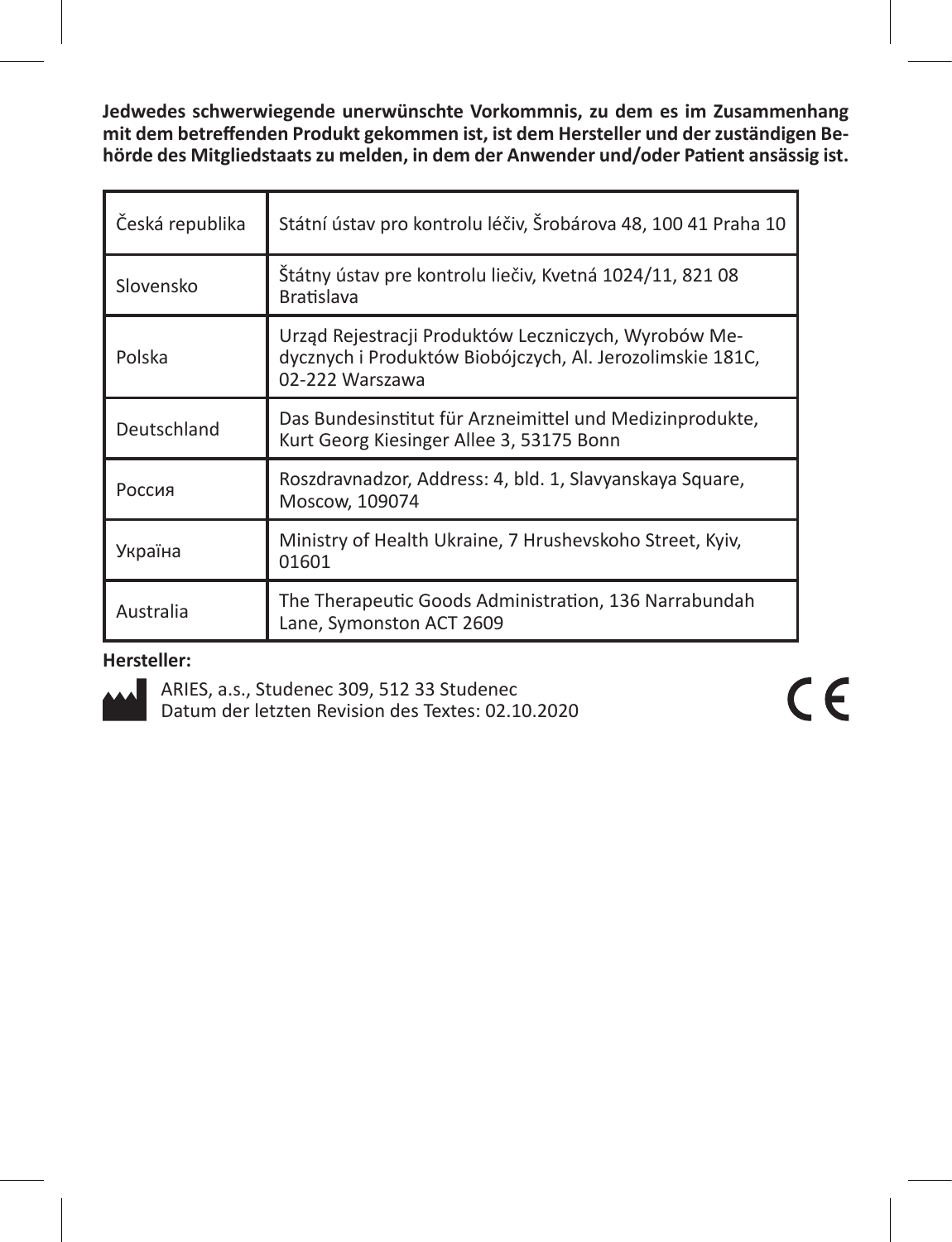#### **(RU) Дорогой клиент,**

в ваших руках – бандаж на голеностопный сустав, предназначенный для вспомогательной терапии после операций и травм. Правильным использованием и уходом за изделием вы можете поддержать его полезные свойства.

**Бандаж на голеностопный сустав Avicenum ORTHO 360 тип 01** изготовлен по технологии кругового плетения. Материалы использованные в бандаже не вызывают раздражение и не содержат латекс. Бандаж действует за счет компрессионного воздействия в области голеностопного сустава, которое оказывает необходимый терапевтический эффект. Для правильного эффекта бандажа необходимо подобрать правильный размер. Бандаж предназначен для поддержки голеностопного сустава во время терапии после операций и травм. Наилучший эффект бандаж оказывает во время физической нагрузки и, таким образом, им можно пользоваться и во время спорта. При длительных периодах отдыха или неподвижности бандаж следует снимать. **Бандаж на голеностопныx сустав Avicenum ORTHO 360 тип 01** – это медицинское изделие предназначенное и для домашнего использования, и для использования в области медицинских услуг.

#### **Название медицинского изделия: Бандаж на голеностопный сустав Avicenum ORTHO 360 тип 01**

#### **Варианты медицинского изделия:**

• двухсторонний, размер S – XL

#### **Профиль пользователя:**

**Бандаж на голеностопный сустав Avicenum ORTHO 360 тип 01** – это медицинское изделие предназначенное и для домашнего использования, и для использования в области медицинских услуг.

#### **Цель применения:**

Медицинское изделие предназначено для укрепления голеностопного сустава во время терапии после операций и травм, для профилактики отеков, и для укрепления голеностопного сустава в случае слабости, травмы или воспаления связок или сухожилия. Бандаж также можно использовать во время занятия спортом в целях лечения или профилактики.

#### **Показания:**

- поддержка лечения лодыжки после операций и травм
- нестабильность и слабость связок лодыжки
- вывих или травмы связок и сухожилий лодыжки
- воспаления и отеки в области лодыжки
- профилактика травм и укрепление лодыжки (к примеру, во время занятия спортом)

Если вы используете бандаж на голеностопный сустав впервые, рекомендуем проконсультировать его применение с лечащим врачом или регулярно проходить у него осмотр.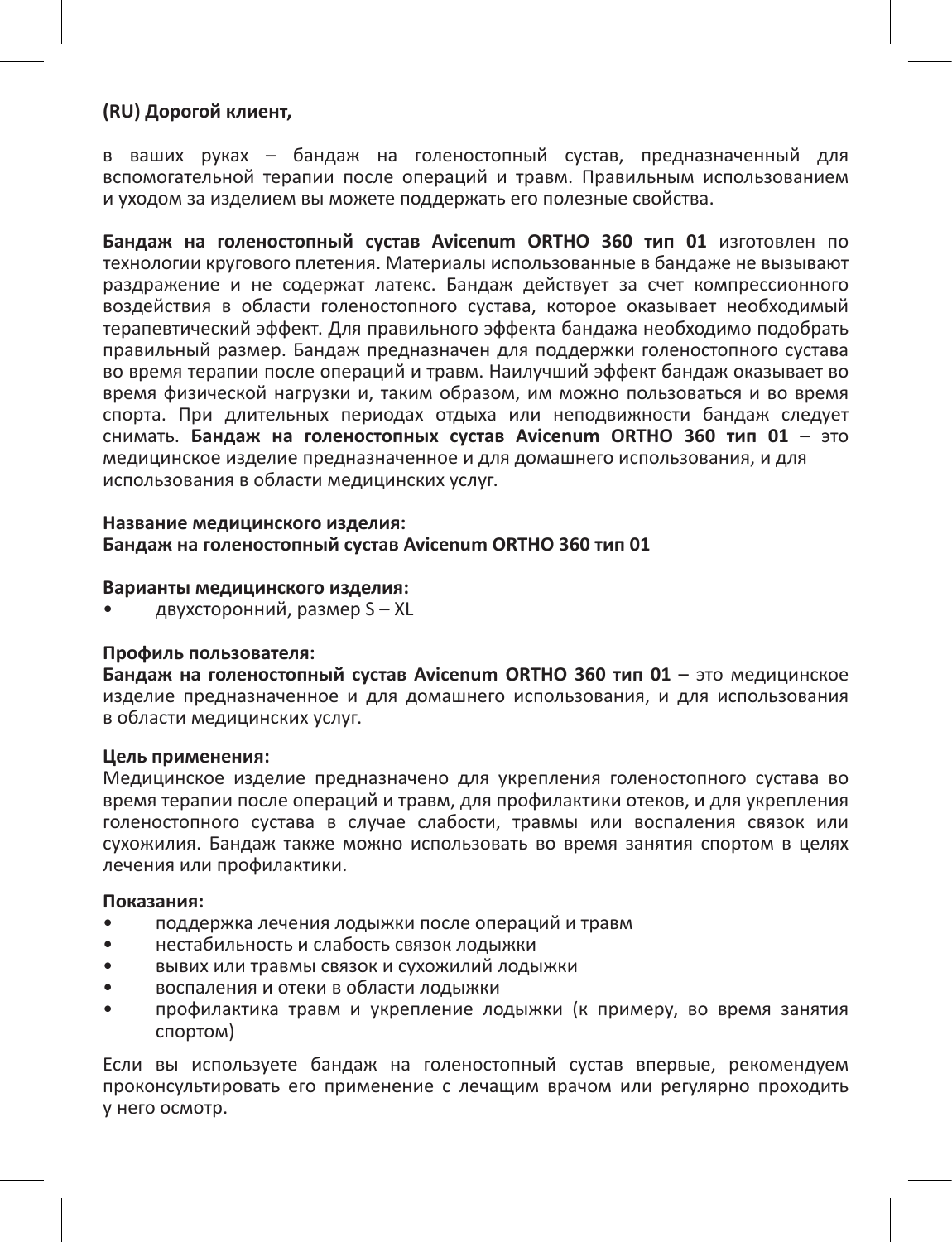#### **Противопоказания:**

- поврежденная или травмированная кожа
- мокнущие места на коже
- лимфатические отеки
- повышенная чувствительность к использованному материалу
- расстройства чувствительности конечностей (к примеру, периферическая нейропатия)

В связи с существованием противопоказаний, лечащий врач должен оценить, насколько уместно использование бандажа и взвесить возможные риски и терапевтический эффект бандажа.

#### **Для кого предназначен бандаж:**

Для пациентов с нестабильным голеностопным суставом, для терапии после травм и операций и для пациентов с вышеприведенными показаниями. Бандаж следует надевать на здоровую, неповрежденную кожу. Бандаж предназначен для мужчин и женщин любого возраста. Бандаж также можно использовать во время беременности.

#### **Побочные эффекты:**

Бандаж может иметь побочные эффекты прежде всего при использовании неправильного размера или при использовании во время отсутствия физической нагрузки. Слишком туго затянутый бандаж может привести к образованию мозолей, ухудшенному кровоснабжению (в результате сжатия сосудов), или ухудшенной чувствительности (в результате чрезмерного сжатия нервов). Более чувствительные люди могут заметить признаки раздражения кожи (покраснение, зуд, образование пузырьков) в местах соприкосновения кожи с материалом, из которого изготовлен бандаж.

#### **Как подобрать правильный размер бандажа:**

Для правильного эффекта бандажа необходимо подобрать правильный размер. Для того, чтобы определить нужный размер, необходимо измерить конечность в местах обозначенных на рисунке.

#### **Предупреждение:**

Любые отеки или нестабильность голеностопного сустава должен оценить врач. Если вы наблюдаете отек или нестабильность впервые, посоветуйтесь перед использованием бандажа с вашим врачом. Не приступайте к самолечению при помощи бандажа, если вам не известна причина отека или нестабильности. Сочетание бандажа с другими медицинскими изделиями (к примеру, с компрессионными чулками) всегда необходимо обсудить в лечащим врачом.

- для измерения используйте швейный метр
- измерение следует проводить стоя, в идеальном случае утром, после сна
- попросите кого-нибудь помочь вам измерить нужное место
- в течение лечения измеренный размер может меняться, поэтому перед тем, как надеть новый бандаж проверьте, что он подходящего размера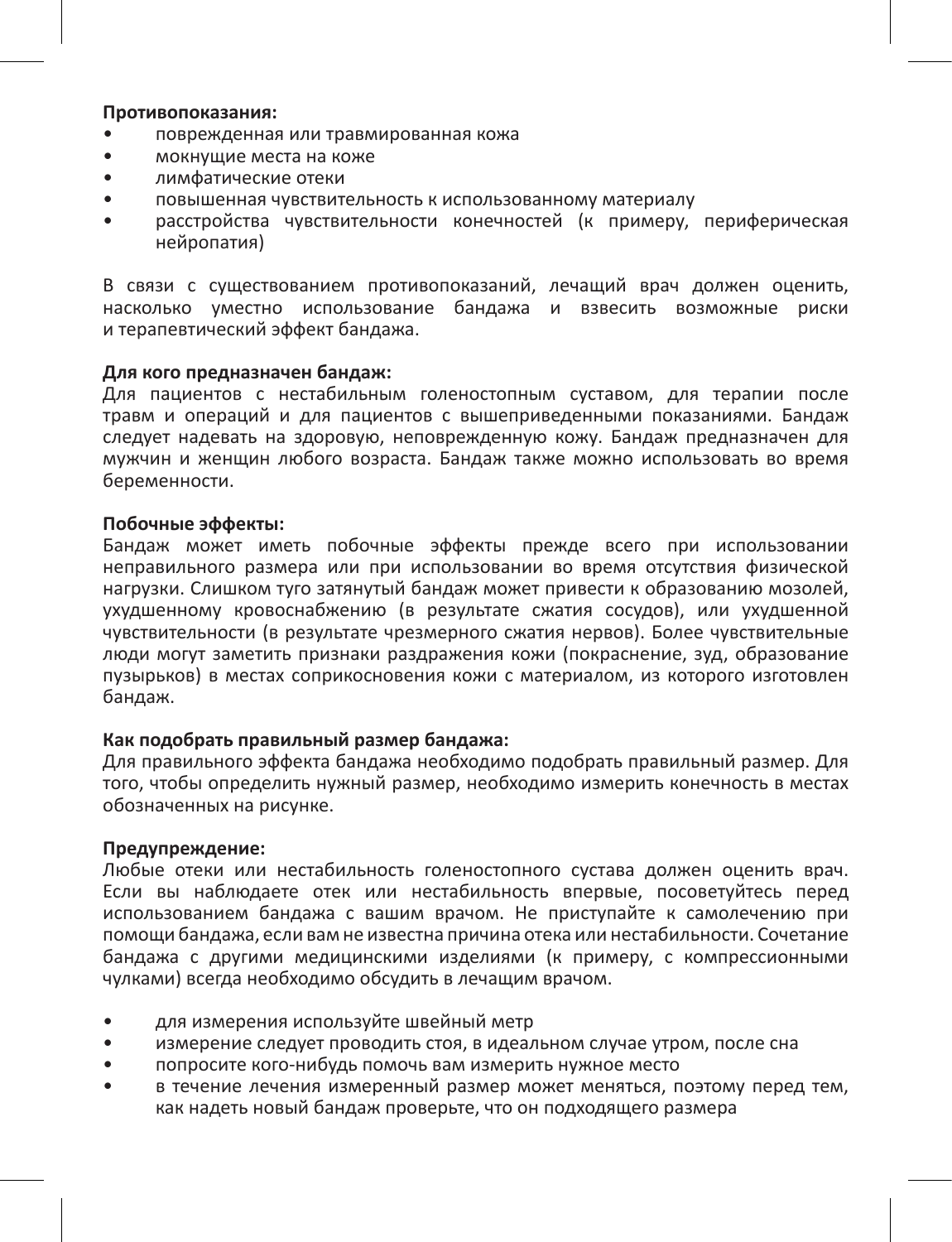| Размер | объем над щиколоткой (точка b) |   |
|--------|--------------------------------|---|
|        | $20 - 23$                      |   |
|        | $23 - 26$                      | b |
|        | $26 - 29$                      |   |
|        | $29 - 32$                      |   |

Если измеренный обхват на грани двух размеров, выбирайте более крупный. Если вы не уверены, какой размер вам подойдет, посетите специализированный пункт выдачи медицинских изделий или производителя.

Если вам сложно надеть бандаж, посетите специализированный пункт выдачи медицинских изделий, где вам продемонстрируют правильную технику надевания.

#### **Как узнать, что вы подобрали правильный размер:**

- в области голеностопного сустава ощущается заметное давление, которое, однако, не является неприятным
- бандаж не сползает и не собирается
- бандаж нигде не давит

Информация о размере и производителе находится на этикетке вшитой около верхнего края бандажа.

#### **Использование бандажа:**

Бандаж следует постепенно натянуть на лодыжку. Никогда не надевайте бандаж натягиванием за верхний край. Надевая бандаж убедитесь, что он не соприкасается с острыми предметами, к примеру, с украшениями или длинными ногтями. Бандаж следует натянуть равномерно, без складок, чтобы обеспечить эффективное распределение давления.

Если вы пользуетесь косметикой для тела, подождите после ее применения как минимум 15 минут прежде чем надеть бандаж.

Если вы обнаружили на бандаже механическое повреждение, не используйте его и, в идеальном случае, поменяйте на новый.

#### **Уход за изделием:**

**Бандаж на голеностопный сустав Avicenum ORTHO 360 тип 01** – это медицинское изделие предназначенное для повторного использования одним человеком. Свойства и безопасность бандаж сохраняет в течение 12 месяцев од первого использования, причем необходимо соблюдать следующие правила:

- бандаж можно стирать в стиральной машине (при температуре 30 °С в режиме бережной стирки) с использованием мыльного раствора или специального средства для стирки компрессионных чулок и бандажей и поместив бандаж в мешок для стирки
- не используйте кондиционеры для белья
- не используйте в стиральной машине режим отжима отожмите бандаж вручную, при помощи двух полотенец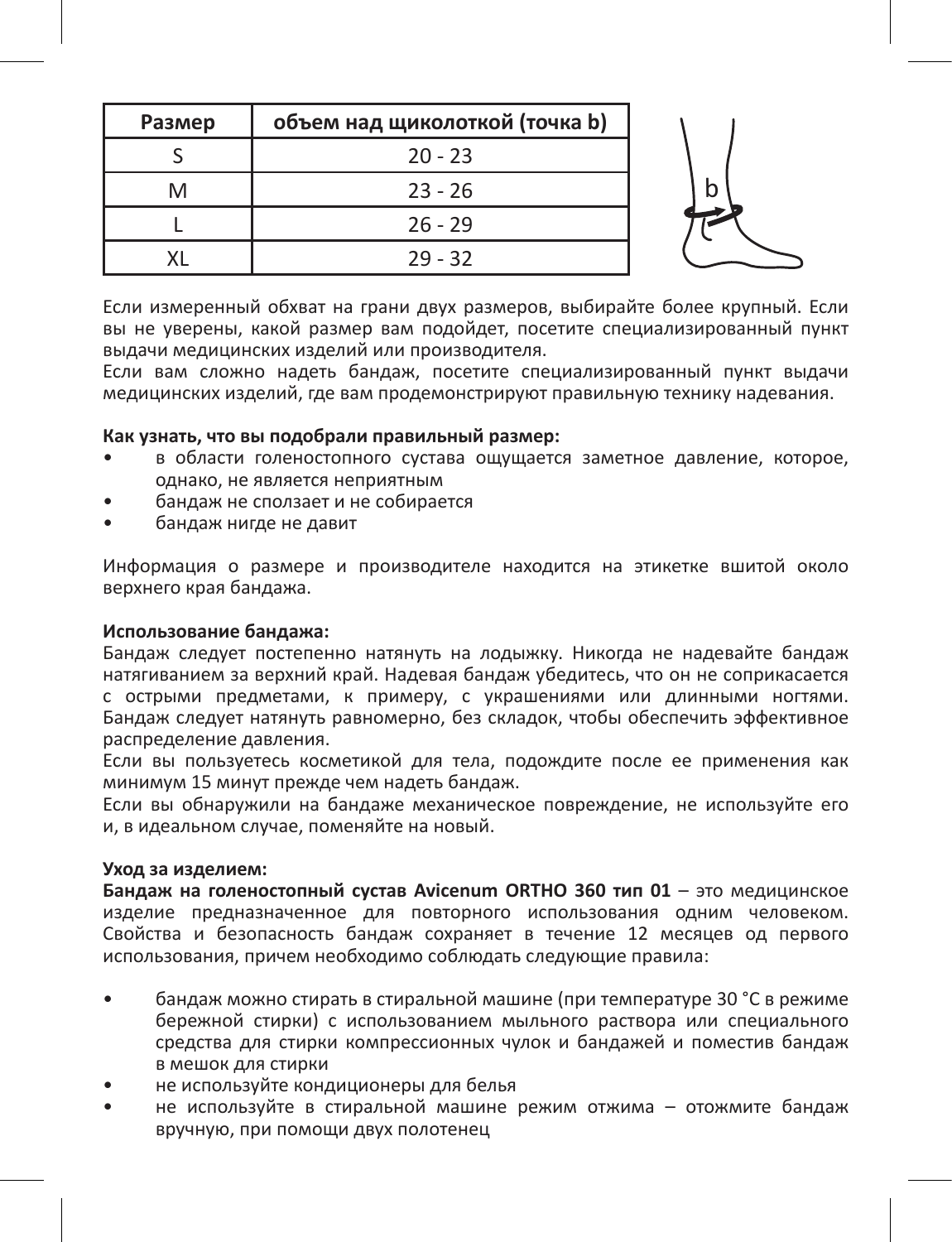- сушите бандаж в горизонтальном положении, в стороне от прямых источников тепла (батарея, солнце)
- не гладьте бандаж утюгом
- максимальное количество стирок 120
- храните бандаж на сухом и темном месте, лучше всего в оригинальной упаковке
- воздержитесь какого-либо механического вмешательства в бандаж не чините повреждения, которые образовались в последствии использования, не надрезайте края
- следите за тем, чтобы на бандаж не попадали органические растворители и отбеливающие средства

Месяцев от даты производства. Дата производства является частью номера партии изделия в формате ГГ/ММ-1234567 где ГГ означает год а ММ месяц изготовления. Срок годности указан «оргагизацией РОСЗДРАВНАДЗОР в соответствии с регистрационным удостоверением № РЗН 2019/8158».

#### **Значки по уходу за изделием:**

™☆☆☆☆  $\stackrel{\text{\tiny def}}{\leftarrow} \stackrel{\text{\tiny def}}{\llsim} \; \stackrel{\text{\tiny def}}{\llsim} \;$  Не использовать кондиционер для белья!

### **Когда не следует использовать бандаж:**

Немедленно перестаньте использовать бандаж если:

- на нем появились признаки механического повреждения (поменяйте бандаж на новый)
- вы наблюдаете ухудшение состояния, которое могло бы быть связано с использованием бандажа – в таком случае посоветуйтесь с врачом

#### **Состав:**

60 % PAD Нейлон, 40 % эластан LYCRA®

Бандаж не содержит в себе лечебные препараты, дериваты человеческой крови или плазмы, ткани или клетки человеческого происхождения или их дериваты, или ткани или клетки животного происхождения или их дериваты.

#### **Как правильно выбросить изделие:**

Бандаж можно выбросить вместе с коммунальным мусором или поместить в контейнер для текстиля. Не смотря на то, что изделие предназначено для использования на здоровой коже без травм, не возможно исключить загрязнение бандажа жидкостями тела. В таком случае бандаж следует уничтожить как инфекционный материал.

Материал, из которого изготовлено изделие, не является токсическим, за исключением его возгорания. Поэтому, никогда не сжигайте старый бандаж.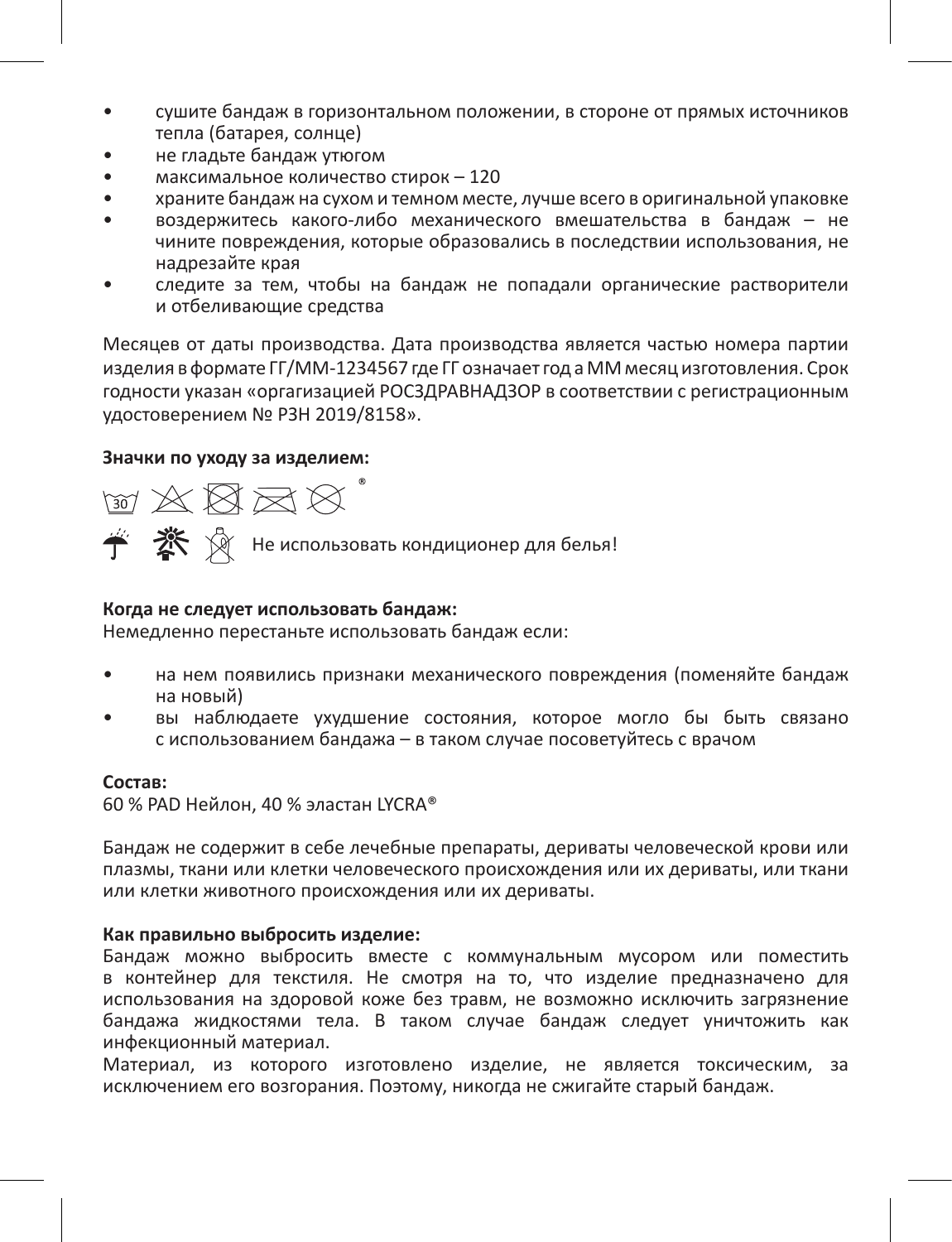**Любые серьезные нежелательные ситуации, которые образовались в связи**  следует сообщить **в соответствующие органы государственной администрации страны, в которой проживает пациент/пользователь:**

| Česká republika | Státní ústav pro kontrolu léčiv, Šrobárova 48, 100 41 Praha 10                                                                       |
|-----------------|--------------------------------------------------------------------------------------------------------------------------------------|
| Slovensko       | Štátny ústav pre kontrolu liečiv, Kvetná 1024/11, 821 08<br><b>Bratislava</b>                                                        |
| Polska          | Urząd Rejestracji Produktów Leczniczych, Wyrobów Me-<br>dycznych i Produktów Biobójczych, Al. Jerozolimskie 181C,<br>02-222 Warszawa |
| Deutschland     | Das Bundesinstitut für Arzneimittel und Medizinprodukte,<br>Kurt Georg Kiesinger Allee 3, 53175 Bonn                                 |
| Россия          | Roszdravnadzor, Address: 4, bld. 1, Slavyanskaya Square,<br>Moscow, 109074                                                           |
| Україна         | Ministry of Health Ukraine, 7 Hrushevskoho Street, Kyiv,<br>01601                                                                    |
| Australia       | The Therapeutic Goods Administration, 136 Narrabundah<br>Lane, Symonston ACT 2609                                                    |

### **Производитель:**



ARIES, a.s., Studenec 309, 512 33 Дата последний ревизии текста: 02.10.2020  $C \in$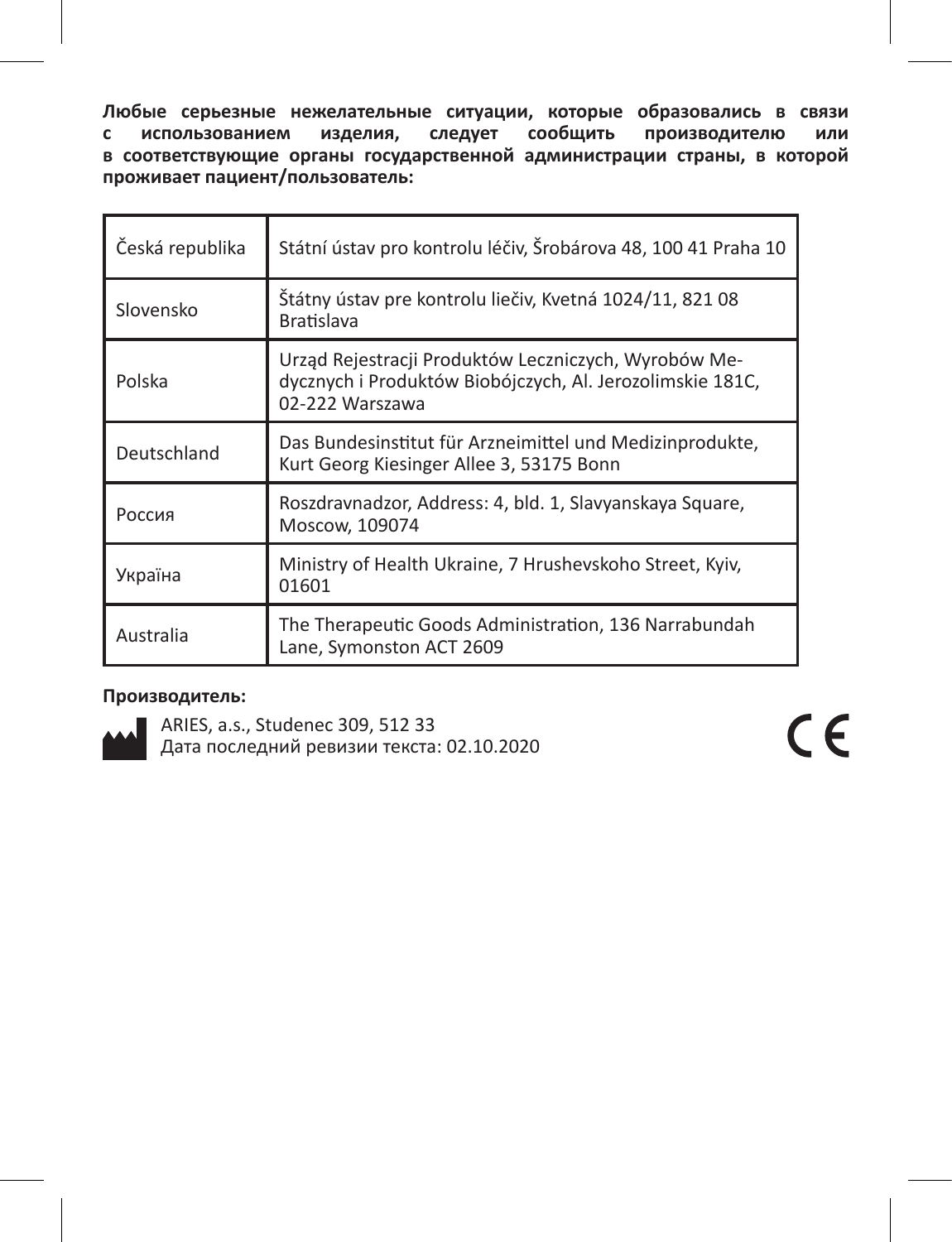## **(PL) Szanowni Klienci,**

trzymają Państwo w rękach opaskę stawu skokowego, którą stosuje się w leczeniu pooperacyjnym oraz podczas terapii pourazowej. Korzystne właściwości wyrobu wpływają na sprawniejsze funkcjonowanie stawu.

**Avicenum ORTHO 360 opaska stawu skokowego typ 01** jest wyrobem okrągłodzianym produkowanym z materiałów niedrażniących i niezawierających lateksu. Dzięki odpowie niemu uciskowi oraz stabilizacji kostki uzyskujemy pożądany efekt terapeutyczny. Aby osiągnąć pożądany efekt, konieczne jest, aby wybrać odpowiedni rozmiar. Opaskę stosuje się w celu wzmocnienia stawu skokowego w leczeniu pooperacyjnym i pourazowym. Najlepsze rezultaty osiąga się użytkując opaskę podczas codziennych aktywności fizycznych. Opaska jest wygodna również podczas aktywności sportowych. Podczas dłuższych przerw opaskę należy zdejmować. **Avicenum ORTHO 360 opaska stawu skokowego typ 01** jest wyrobem medycznym do stosowania w warunkach domowych, jak i placówkach zdrowia.

#### **Nazwa wyrobu:**

#### **Avicenum ORTHO 360 opaska stawu skokowego typ 01**

#### **Warianty wyrobu :**

• obustronna, roz. S - XL

#### **Zastosowanie:**

**Avicenum ORTHO 360 opaska stawu skokowego typ 01** jest wyrobem medycznym do stosowania w warunkach domowych, jak i placówkach zdrowia.

#### **Przeznaczenie wyrobu medycznego:**

Wyrób medyczny przeznaczony do wzmocnienia stawu skokowego w terapii pourazowej i pooperacyjnej, zapobiega obrzękom zapewniając wsparcie stawu w terapii, podczas stanu zapalnego lub urazów więzadeł i ścięgien stawu skokowego. Opaska zapewnia komfort podczas aktywności sportowych w trakcie leczenia czy profilaktyki.

#### **Wskazania:**

- leczenie pooperacyjne i pourazowe stawu skokowego
- niestabilność i osłabienie więzadeł w stawie skokowym
- skręcenia lub urazy ścięgien w stawi skokowym
- stan zapalny i obrzęki stawu skokowego
- zapobieganie urazom i wzmocnieie stawu skokowego podczas aktywności sportowych

Jeśli używasz opaskę stawu skokowego po raz pierwszy, zaleca się konsulatcję lekarską w celu potwierdzenia wskazań do jej zastosowania. Jeśli to konieczne, należy regularnie kontrolować stan zdrowia przez lekarza.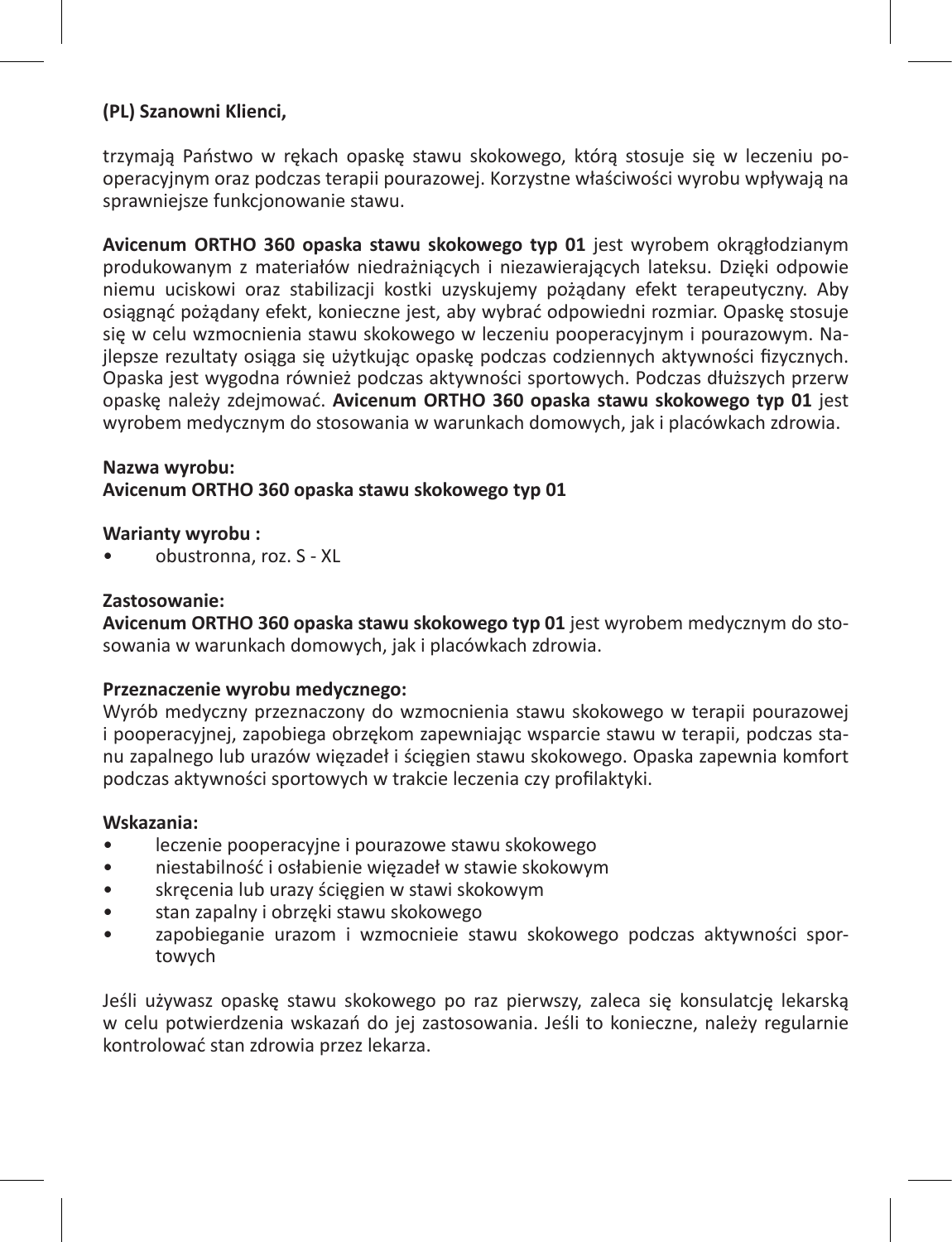#### **Przeciwwskazania:**

- choroby lub uszkodzenie skóry w obrębie stawu skokowego
- ostre stany zapalne skóry z wysiękiem
- obrzęk limfatyczny
- nadwrażliwość na zastosowane materiały
- drętwienie kończyn, obwodowa neuropatia

Ze względu na znane przeciwwskazania lekarz prowadzący powinien rozważyć użycie opaski stawu skokowego i ocenić potencjalne ryzyko dla korzyści terapeutycznych wyrobu medycznego.

#### **Grupą docelową są :**

Pacjenci z niestabilnym stawem skokowym, podczas terapii w stanach pooperacyjnych i pourazowych stawu skokowego oraz pacjenci z powyższymi wskazaniami. Opaska stawu skokowego jest przeznaczona do stosowania na zdrową, nieuszkodzoną skórę. Opaska jest przeznaczona dla wszystkich grup wiekowych i obu płci. Nie ma ograniczeń co do stosowania w ciąży.

#### **Efekty uboczne:**

Działania uboczne mogą występować zwłaszcza w przypadku nieprawidłowo dobranego rozmiaru lub podczas stosowania opaski pomimo przeciwwskazań. Zbyt mocno obciskająca staw skokowy opaska, może powodować owrzodzenia, pogorszenie krążenia krwi z powodu ucisku naczyń krwionośnych, pogorszenie tkliwości poprzez nadmierny ucisk nerwów. U alergików i wrażliwych osób może wystąpić podrażnienie skóry (zaczerwienienie, swędzenie, pęcherze) w miejscu styku z materiałem, z którego jest wykonana opaska stawu skokowego.

#### **Jak dobrać odpowiedni rozmiar:**

Aby osiągnąć pożądany efekt, konieczne jest, aby wybrać odpowiedni rozmiar. Rozmiar można określić jedynie na podstawie pomiaru obwodu kończyny w miejscu wskazanym na rysunku.

#### **Ostrzeżenie:**

Wszelkie obrzęki lub niestabilność stawu skokowego powinny zostać ocenione przez lekarza. Jeśli obrzęk lub niestabilność stawu zaobserwowano po raz pierwszy, przed rozpoczęciem korzystania z opaski stawu skokowego należy skonsultować się z lekarzem. Nie zaczynaj samoleczenia stawu skokowego opaską, jeśli nie znasz przyczyny obrzęku i niestabilności kostki. Jednoczesne stosowanie z innymi wyrobami medycznymi (np. pończochami kompresyjnymi) należy zawsze skonsultować z lekarzem.

- do pomiaru użyj centymetra krawieckiego
- pomiaru dokonaj najlepiej rano po przebudzeniu
- poproś o pomoc drugą osobę
- pomiary kończyny mogą się od siebie różnić w trakcie leczenia, może to skutkować wymianą opaski na inny rozmiar.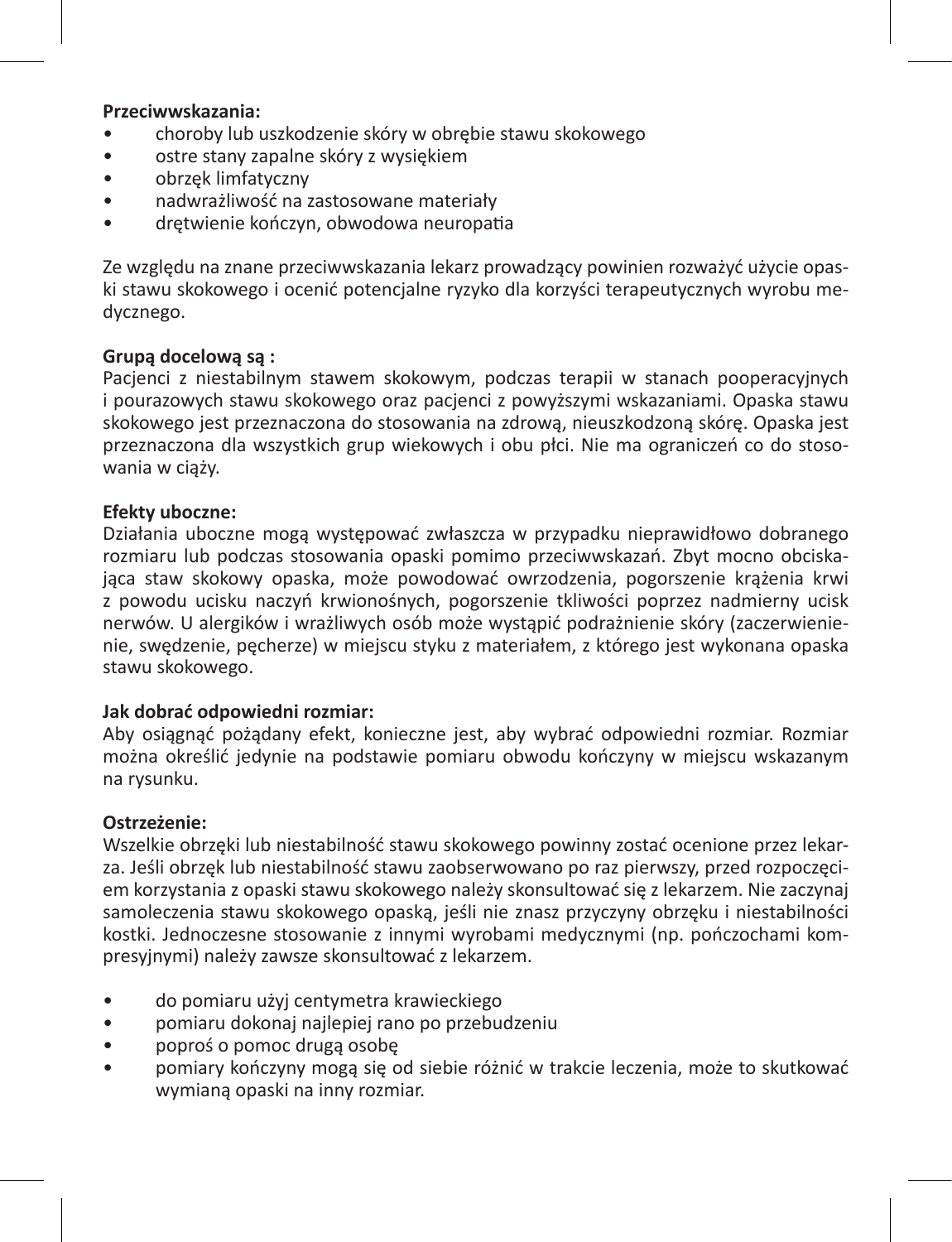| Rozmiary | Obwód kostki w cm (bod b) |
|----------|---------------------------|
|          | $20 - 23$                 |
|          | $23 - 26$                 |
|          | $26 - 29$                 |
|          | $29 - 32$                 |

**W przypadku gdy pomiar znajduje się na granicy dwóch rozmiarów,** wybierz rozmiar większy. Jeśli masz wątpliwości co do wyboru rozmiaru opaski stawu skokowego, należy skonsultować się z wyspecjalizowanym sklepem medycznym lub bezpośrednio z producentem.

**Jeśli opaska stawu skokowego ciężko się zakłada,** odwiedź specjalistyczny sklep medyczny i poproś o pokazanie techniki sprawnego zakładania opaski.

## **Odpowiednio dobrany rozmiar, gdy:**

- odczuwa się zauważalny, ale nie nieprzyjemny ucisk w kostce
- opaska nie zsuwa się, nie ulega podwijaniu i falowaniu
- opaska stawu skokowego nie wżyna się w żadnym miejscu

Rozmiar i dane dotyczące producenta można znaleźć na metce wszytej w górnej części opaski stawu skokowego.

#### **Zakładanie opaski stawu skokowego:**

Opaskę naciągamy na staw skokowy tak, aby była właściwie umieszczona. Opaski nigdy nie zakładajcie ciągnąc za jej górną krawędź, naciągajcie ją zawsze stopniowo. Podczas zakładania opaska nie powinna mieć kontaktu z ostrymi przedmiotami (np.biżuterią) czy długimi paznokciami. Opaska powinna być naciągana równomiernie i bez fałd, aby uzyskać efektywne rozłożenie ucisku.

Podczas stosowania kosmetyków pielęgnacyjnych należy odczekać około 15 minut przed założeniem opaski. W przypadku widocznego uszkodzenia mechanicznego wyrobu, należy opaskę zdjąć i najlepiej wymienić na nową.

## **Pielęgnacja i konserwacja:**

**Avicenum ORTHO 360 opaska stawu skokowego typ 01** jest wyrobem medycznym przeznaczonym do wielokrotnego użytku przez jedną osobę. Swoją skuteczność i bezpieczeństwo zachowuje przez okres 12 miesięcy od pierwszego użycia, z zastrzeżeniem stosowania następujących zasad:

- opaskę stawu skokowego można prać w pralce (w temp. max. 30 °C, program delikatne tkaniny) w płynie do prania lub specjalnym płynie do prania kompresyjnych pończoch i opasek, w ochronnym woreczku do prania
- nie stosować płynów zmiękczających
- nie wirować, mokrą opaskę odcisnąć pomiędzy dwoma ręcznikami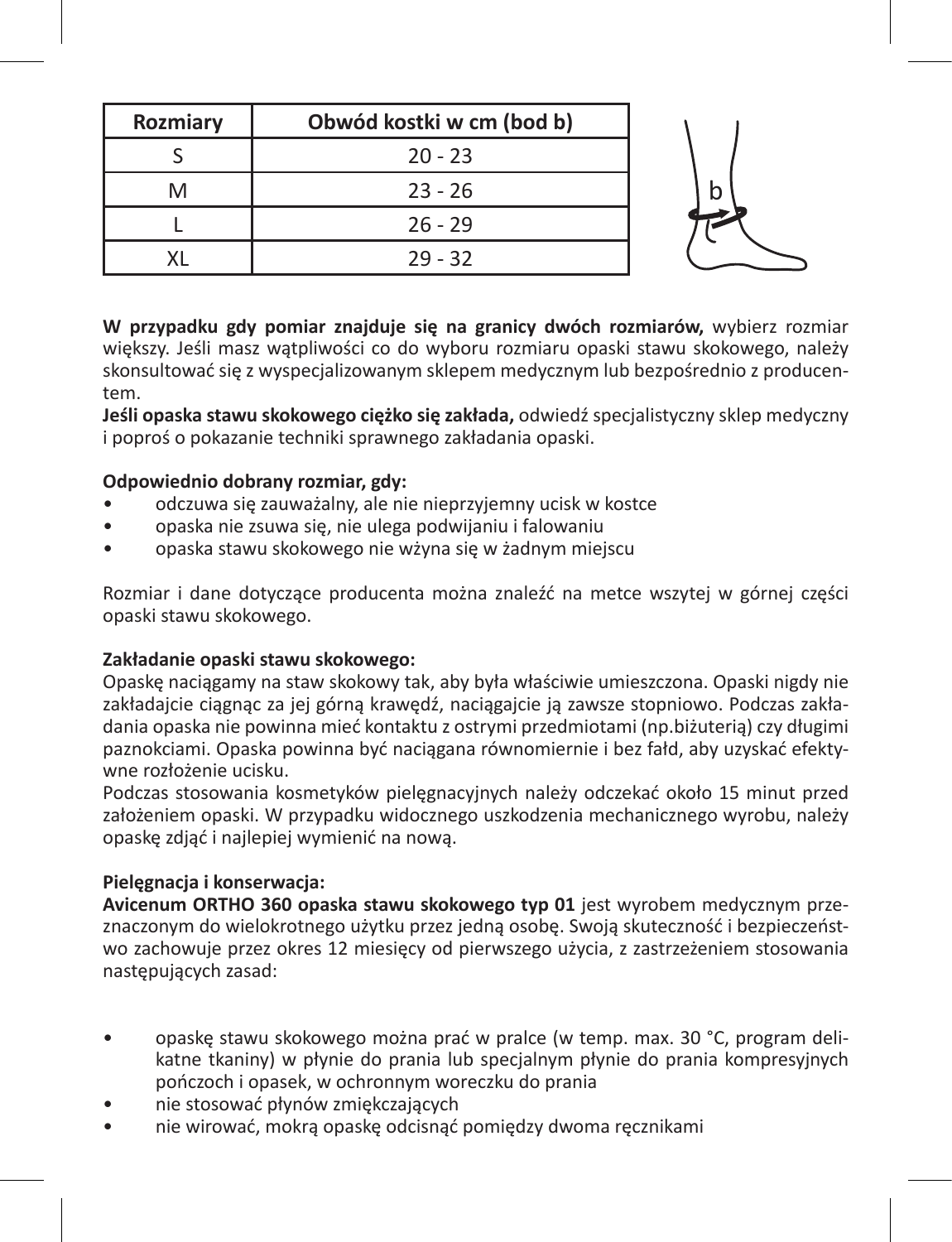- suszyć w pozycji poziomej w zacienionym i przewiewnym miejscu, nie wystawiać na bezpośrednie działanie promieni słonecznych, grzejnika
- opaski nie wolno prasować
- maksymalna liczba cykli prania to 120
- przechowywać opaskę w opakowaniu w suchym i zacienionym miejscu, w temperaturze pokojowej
- nie wolno ingerować mechanicznie w opaskę, nie odcinać wystających nici, nie naprawiać jej i nie odcinać krawędzi
- opaska nie powinna wchodzić w kontakt z rozpuszczalnikami organicznymi, środkami wybielającymi lub maściami skórnymi

Wyrób medyczny może być bezpiecznie użytkowany 60 miesiące od daty produkcji. Data produkcji jest częścią oznaczenia partii wyrobu medycznego, która jest wyrażona w formacie YY/MM-1234567, gdzie YY oznacza rok, a MM miesiąc produkcji.

Symbole dotyczące pielęgnacji:



 $\mathbb{X} \, \mathbb{\hat{N}}$  Nie używać płynów zmiękczających!

## **Kiedy nie używać:**

Należy natychmiast zaprzestać użytkowania w przypadku, gdy:

- zauważysz mechaniczne uszkodzenia opaski (opaskę wymień na nową)
- zauważysz niepokojącą zmianę stanu zdrowia, która może wynikać z używania opaski, natychmiast zaprzestań korzystania z wyrobu i skontaktuj się z lekarzem prowadzącym.

## **Skład:**

60 % PAD Nylon, 40 % elastan LYCRA®

Opaska nie zawiera żadnych substancji czynnych, w tym pochodnych z krwi, osocza lub tkanek ludzkich czy zwierzęcych.

## **Utylizacja:**

Po zużyciu postępować jak z odzieżą. Jeżeli opaska podczas użytkowania została zanieczyszczona biologicznie, należy ją utylizować z odpadami pochodzenia biologicznego. Nie spalaj zużytej opaski, ponieważ może doprowadzić to do powstania toksycznych związków.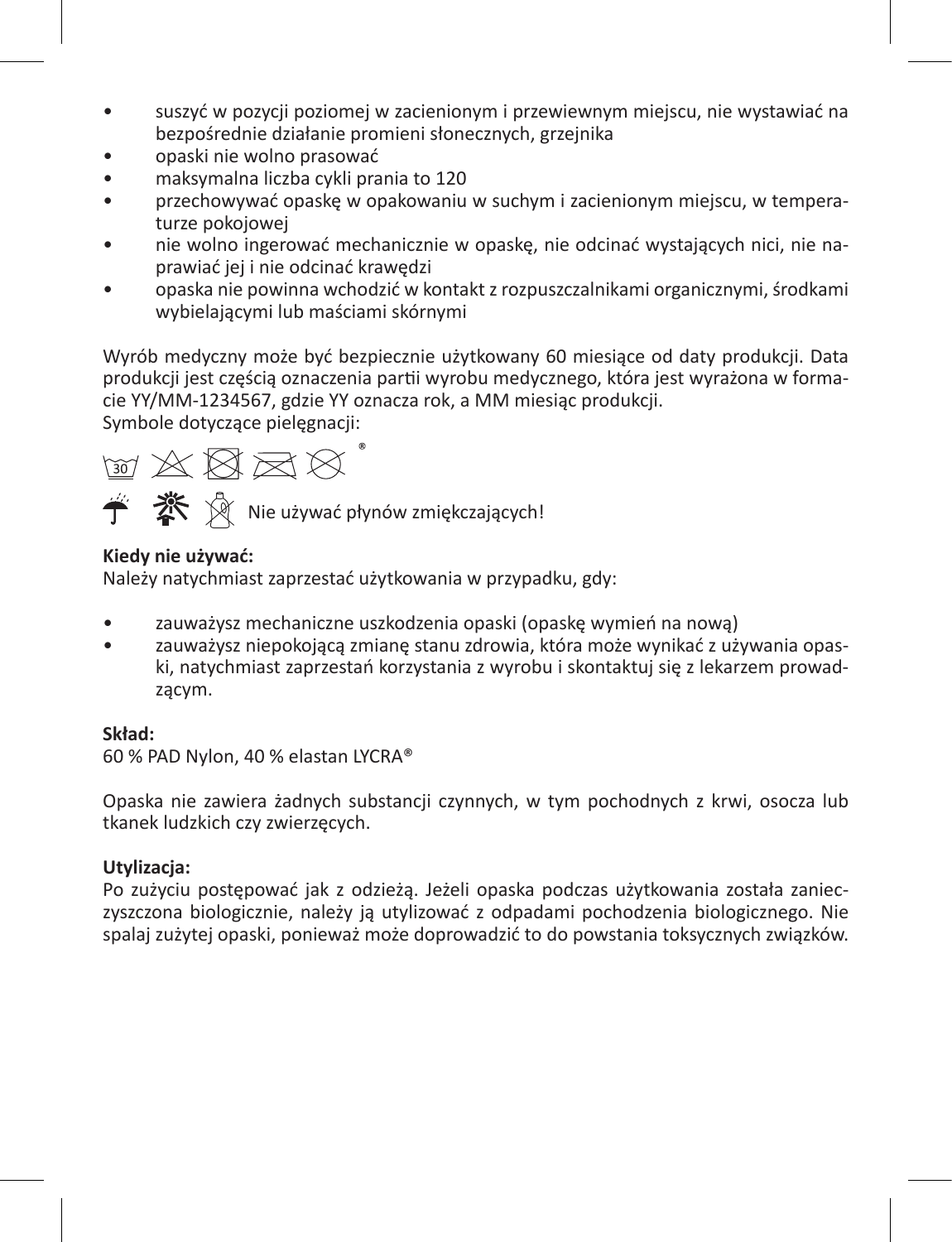**Wszelkie działania niepożądane, które wystąpiły w związku z użytkowaniem opaski stawu skokowego, należy zgłaszać do producenta lub do właściwego organu państwa członkowskiego, w miejscu zamieszkania użytkownika i/lub pacjenta:**

| Česká republika | Státní ústav pro kontrolu léčiv, Šrobárova 48, 100 41 Praha 10                                                                       |
|-----------------|--------------------------------------------------------------------------------------------------------------------------------------|
| Slovensko       | Štátny ústav pre kontrolu liečiv, Kvetná 1024/11, 821 08<br><b>Bratislava</b>                                                        |
| Polska          | Urząd Rejestracji Produktów Leczniczych, Wyrobów Me-<br>dycznych i Produktów Biobójczych, Al. Jerozolimskie 181C,<br>02-222 Warszawa |
| Deutschland     | Das Bundesinstitut für Arzneimittel und Medizinprodukte,<br>Kurt Georg Kiesinger Allee 3, 53175 Bonn                                 |
| Россия          | Roszdravnadzor, Address: 4, bld. 1, Slavyanskaya Square,<br>Moscow, 109074                                                           |
| Україна         | Ministry of Health Ukraine, 7 Hrushevskoho Street, Kyiv,<br>01601                                                                    |
| Australia       | The Therapeutic Goods Administration, 136 Narrabundah<br>Lane, Symonston ACT 2609                                                    |

## **Producent:**



ARIES, a.s., Studenec 309, 512 33 Studenec Ostatnia rewizja tekstu: 02.10.2020

 $\epsilon$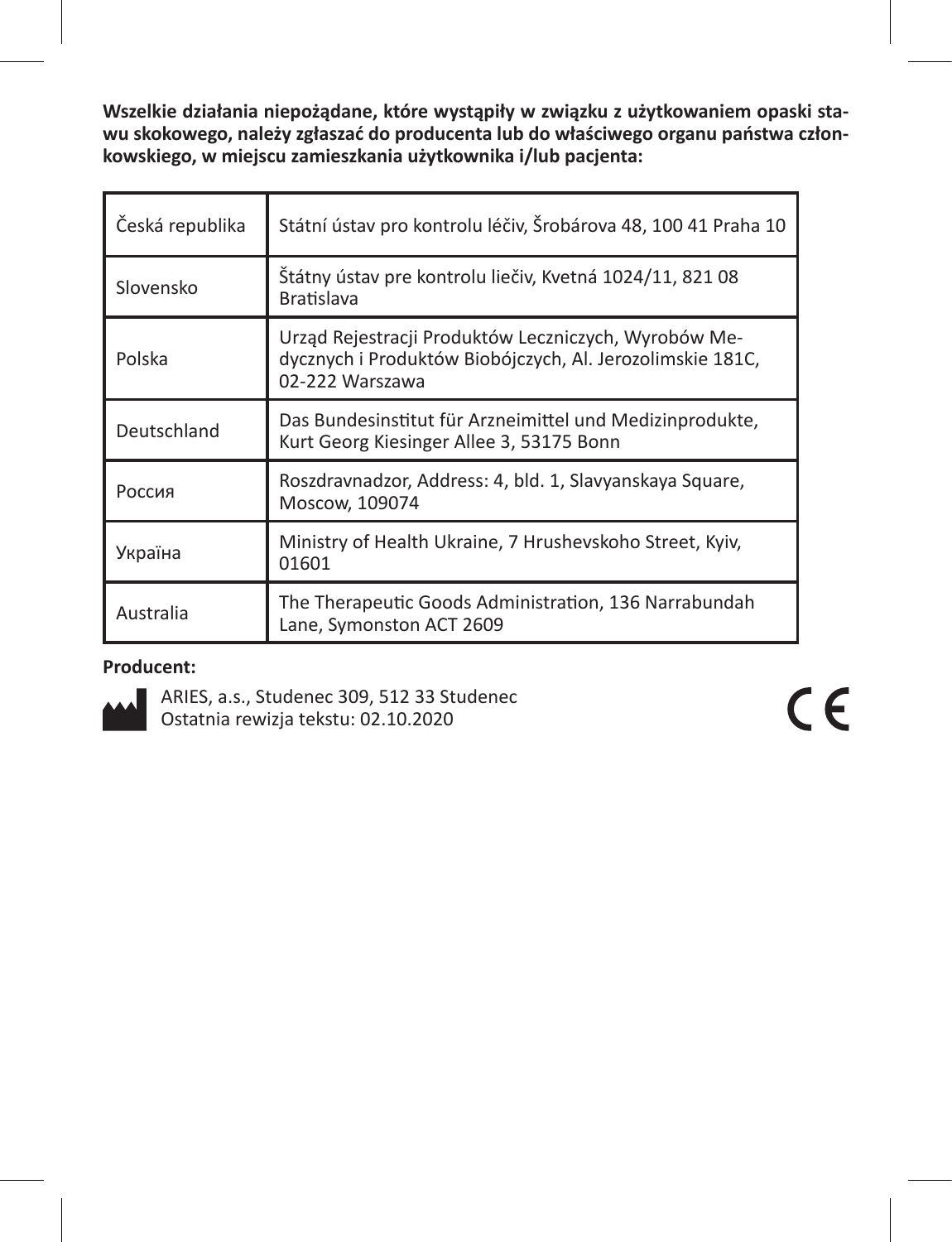## **(CZ) Vážený zákazníku,**

v rukou držíte zdravotní kotníkovou bandáž k podpůrné pooperační a poúrazové terapii. Užitné vlastnosti tohoto výrobku podpoříte jeho správným ošetřováním či užíváním.

**Avicenum ORTHO 360 bandáž kotníková typ 01** je vyrobena technologií kruhového pletení. Materiály použité na její výrobu jsou nedráždivé a neobsahují latex. Bandáž působí kompresivně v oblasti kotníku, díky čemuž je dosaženo potřebného terapeutického efektu (je nutné zvolit správnou velikost bandáže). Je určena pro podporu kotníku při poúrazové a pooperační terapii. Nejlepšího účinku bandáž dosahuje při fyzické zátěži. Bandáž je vhodná i pro sportovní aktivity. Při delších klidových přestávkách byste měli bandáž sundat. **Avicenum ORTHO 360 bandáž kotníková typ 01** je zdravotnickým prostředkem určeným k použití v domácím prostředí i u poskytovatelů zdravotních služeb.

### **Název zdravotnického prostředku: Avicenum ORTHO 360 bandáž kotníková typ 01**

## **Varianty zdravotnického prostředku:**

• oboustranná, vel. S - XL

#### **Uživatelský profil:**

**Avicenum ORTHO 360 bandáž kotníková typ 01** je zdravotnickým prostředkem určeným k použití v domácím prostředí i u poskytovatelů zdravotních služeb.

## **Určený účel použití zdravotnického prostředku:**

Zdravotnický prostředek určený k podpoře kotníku při poúrazové a pooperační terapii, zamezení vzniku otoku a slouží jako podpora při ochablosti, zánětu nebo úrazu vazů a šlach kotníku. Tato bandáž je vhodná i při sportovní aktivitě jako léčebná nebo preventivní.

#### **Indikace:**

- podpora poúrazové a pooperační léčby v oblasti kotníku
- nestabilita a ochablost vazů kotníku
- podvrtnutí nebo úrazy vazů a šlach kotníku
- záněty a otoky v oblasti kotníku
- prevence úrazů a zpevnění kotníku (např. při sportovních aktivitách)

Pokud kotníkovou bandáž používáte poprvé, je vhodné její použití konzultovat s ošetřujícím lékařem, příp. aby byl zdravotní stav pravidelně lékařem kontrolován.

#### **Kontraindikace:**

- poškozená nebo poraněná pokožka
- akutní mokvající projevy
- lymfatické otoky
- přecitlivělost na použité materiály
- poruchy citlivosti končetin (např. periferní neuropatie)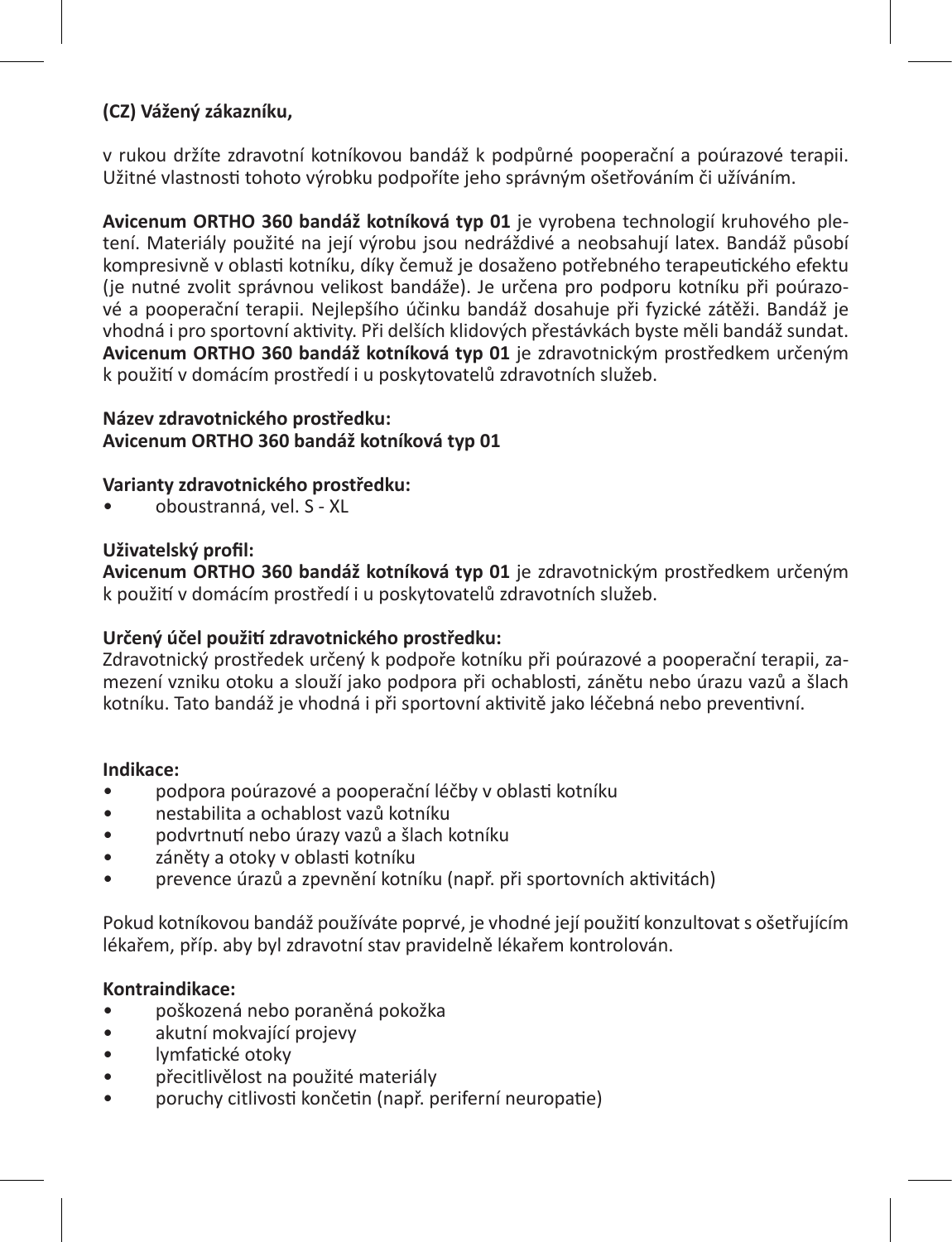Vzhledem ke známým kontraindikacím by měl ošetřující lékař zvážit použití kotníkové bandáže a posoudit možné riziko s terapeutickým přínosem zdravotnického prostředku.

## **Cílová skupina pacientů:**

Pacienti s nestabilitou kotníku, pooperační a poúrazová terapie kotníku a dále pacienti s výše zmíněnými indikacemi. Kotníková bandáž je určena k použití na zdravou, neporušenou pokožku. Bandáž je určena pro všechny věkové skupiny a obě pohlaví. Není omezení pro použití v těhotenství.

### **Vedlejší účinky:**

Vedlejší účinky se mohou projevit především při nesprávně zvolené velikosti nebo při používání kotníkové bandáže mimo zátěž. U příliš pevně upnuté kotníkové bandáže může dojít k otlakům, zhoršení prokrvení vlivem stlačení cév nebo zhoršení citlivosti přílišným stlačením nervů. U vnímavých a přecitlivělých jedinců může dojít k iritaci pokožky (zarudnutí, svědění, tvorba puchýřků) v místě kontaktu s materiálem, ze kterého je kotníková bandáž vyrobena.

## **Jak zvolit správnou velikost kotníkové bandáže:**

Pro dosažení požadovaného účinku je nutné zvolit správnou velikost. Velikost lze určit pouze změřením obvodů končetiny v místech označených na obrázku.

## **Upozornění:**

Jakékoliv otoky či nestability kotníku by měl posoudit lékař. Pokud jste otoky či nestability kotníku pozorovali poprvé, poraďte se před používáním kotníkové bandáže s Vaším lékařem. Nezačínejte samoléčbu kotníkovou bandáží, pokud neznáte příčinu otoku či nestability kotníku. Kombinaci s jinými zdravotnickými prostředky (např. s kompresivními punčochami) je nutné vždy konzultovat s Vaším ošetřujícím lékařem.

- k měření používejte krejčovský metr
- měřte vestoje, nejlépe ráno po probuzení
- požádejte o pomoc druhou osobu
- naměřené hodnoty se v průběhu léčby mohou měnit ověřte vždy správnou velikost před použitím nového balení kotníkové bandáže

| velikost | obvod kotníku v cm (bod b) |
|----------|----------------------------|
|          | $20 - 23$                  |
| M        | $23 - 26$                  |
|          | $26 - 29$                  |
|          | $29 - 32$                  |



**Pokud jsou naměřené hodnoty na rozhraní dvou velikostí**, zvolte tu větší. Pokud si s volbou velikosti kotníkové bandáže nejste jisti, navštivte specializovanou výdejnu zdravotnických potřeb nebo přímo výrobce.

**Pokud se kotníková bandáž obtížně obléká**, navštivte specializovanou výdejnu zdravotnických potřeb a požádejte o ukázku správné techniky navlékání.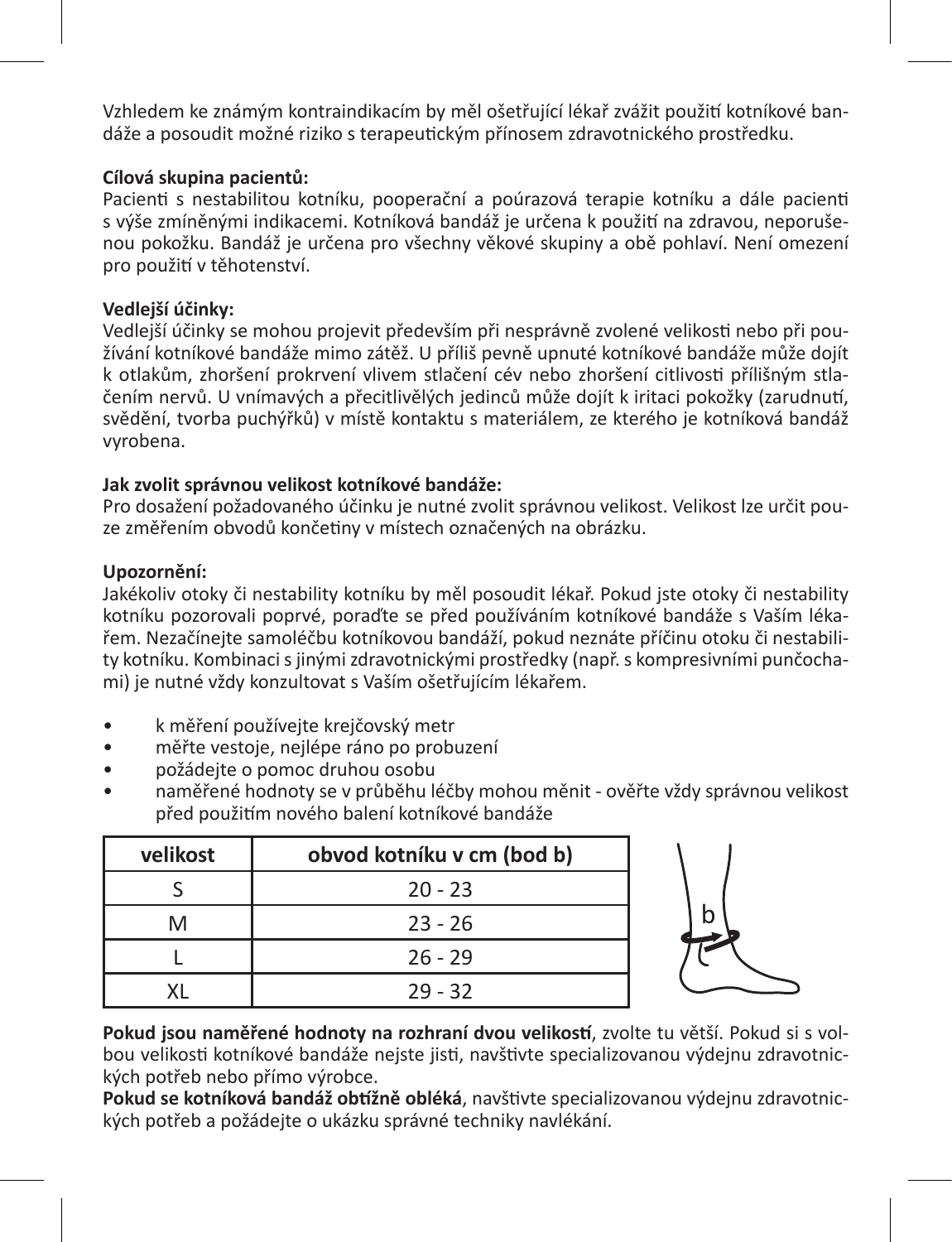## **Správně zvolená velikost:**

- pociťujete znatelný, nikoliv však nepříjemný tlak v oblasti kotníku
- kotníková bandáž nesjíždí a neshrnuje se
- kotníková bandáž v žádném místě neškrtí

Údaje o velikosti a výrobci najdete na etiketě všité u horního okraje kotníkové bandáže.

## **Aplikace kotníkové bandáže:**

Bandáž navlékneme postupným tahem na kotník. Bandáž nikdy nenavlékejte pouze tahem za její horní okraj, navlékejte vždy postupně. Při navlékání by bandáž neměla být v kontaktu s ostrými předměty (např. šperky) nebo dlouhými nehty.

Bandáž musí být natažena rovnoměrně a bez záhybů, aby došlo k účinnému rozložení tlaku. Pokud používáte tělovou kosmetiku, vyčkejte s oblékáním bandáže cca 15 min. po aplikaci. V případě viditelného mechanického poškození bandáž dále nenoste a nejlépe vyměňte za novou.

## **Ošetřování a údržba:**

**Avicenum ORTHO 360 bandáž kotníková typ 01** je zdravotnickým prostředkem určeným pro opakované použití jednou osobou. Svou účinnost a bezpečnost si zachovává po dobu 12-ti měsíců od prvního použití při dodržení následujících pravidel:

- kotníkovou bandáž lze prát v pračce (maximální teplota praní 30 °C, mírný postup) mýdlovým roztokem nebo speciálním přípravkem pro praní kompresivních punčoch a bandáží, v ochranném obalu (prací sáček)
- nepoužívejte aviváž
- nepoužívejte odstřeďování, mokrou kotníkovou bandáž vymačkejte mezi dvěma ručníky
- sušte ve vodorovné poloze mimo přímý zdroj tepla (radiátor, slunce)
- kotníkovou bandáž nežehlete
- maximální možný počet pracích cyklů je 120
- skladujte v suchu a temnu, nejlépe v originálním obalu
- do kotníkové bandáže nijak mechanicky nezasahujte, neopravujte místa poškozená používáním, nenastřihávejte okraje
- kotníková bandáž nesmí přijít do styku s organickými rozpouštědly, bělícími přípravky

Zdravotnický prostředek smí být bezpečně používán 60 měsíců od data výroby. Toto datum je součástí šarže zdravotnického prostředku, které je vyjádřeno ve formátu RR/MM-1234567, kde RR znamená rok a MM měsíc výroby.

## **Ošetřovací symboly:**

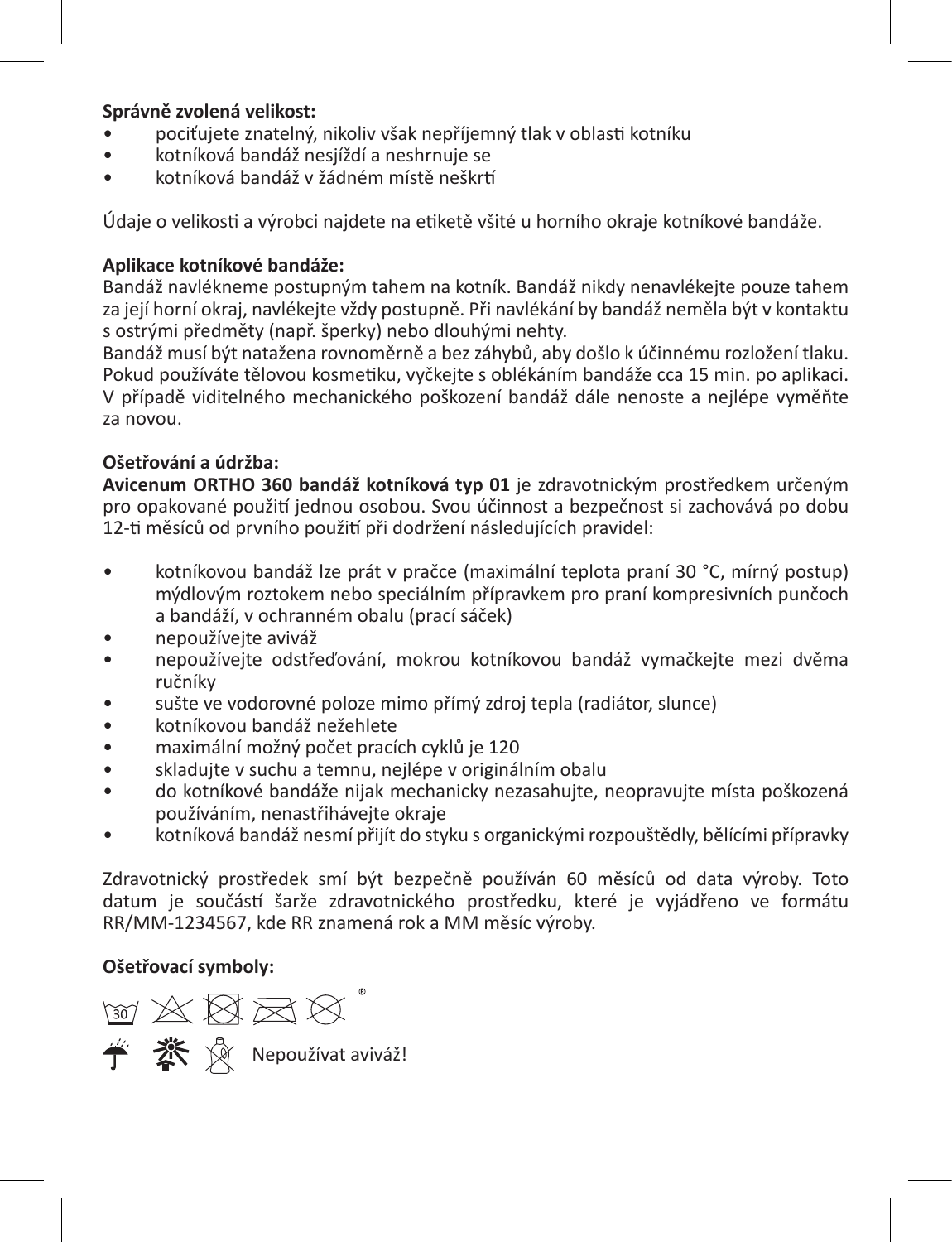#### **Kdy nepoužívat:**

Zdravotnický prostředek ihned přestaňte používat pokud:

- se objeví známky mechanického poškození (bandáž vyměňte za novou)<br>• pozorujete zboršení zdravotního stavu, které by moblo mít souvislost s
- pozorujete zhoršení zdravotního stavu, které by mohlo mít souvislost s používáním kotníkové bandáže - v takovém případě se poraďte se svým ošetřujícím lékařem

#### **Složení:**

60 % PAD Nylon, 40 % elastan LYCRA®

Tento zdravotnický prostředek neobsahuje léčivou látku, včetně derivátů lidské krve nebo plazmy, tkáně nebo buňky lidského původu nebo jejich deriváty, tkáně nebo buňky zvířecího původu nebo jejich deriváty.

#### **Likvidace:**

Kotníkovou bandáž je možno likvidovat s běžným komunálním odpadem, případně odložit do kontejneru určeného na textil. Ačkoliv je výrobek určen pro použití na zdravou, neporušenou pokožku, není vyloučeno, že během používání došlo ke kontaminaci tělními tekutinami. V takovém případě by měla být kotníková bandáž zlikvidována jako infekční materiál. Použitý materiál není toxický, pokud nedojde k jeho hoření. Použitou bandáž nikdy nespalujte.

**Jakákoliv závažná nežádoucí příhoda, ke které došlo v souvislosti s dotčeným prostředkem, by měla být hlášena výrobci a příslušnému orgánu členského státu, v němž je uživatel a/nebo pacient usazen:** 

| Česká republika | Státní ústav pro kontrolu léčiv, Šrobárova 48, 100 41 Praha 10                                                                       |
|-----------------|--------------------------------------------------------------------------------------------------------------------------------------|
| Slovensko       | Štátny ústav pre kontrolu liečiv, Kvetná 1024/11, 821 08<br><b>Bratislava</b>                                                        |
| Polska          | Urząd Rejestracji Produktów Leczniczych, Wyrobów Me-<br>dycznych i Produktów Biobójczych, Al. Jerozolimskie 181C,<br>02-222 Warszawa |
| Deutschland     | Das Bundesinstitut für Arzneimittel und Medizinprodukte,<br>Kurt Georg Kiesinger Allee 3, 53175 Bonn                                 |
| Россия          | Roszdravnadzor, Address: 4, bld. 1, Slavyanskaya Square,<br>Moscow, 109074                                                           |
| Україна         | Ministry of Health Ukraine, 7 Hrushevskoho Street, Kyiv,<br>01601                                                                    |
| Australia       | The Therapeutic Goods Administration, 136 Narrabundah<br>Lane, Symonston ACT 2609                                                    |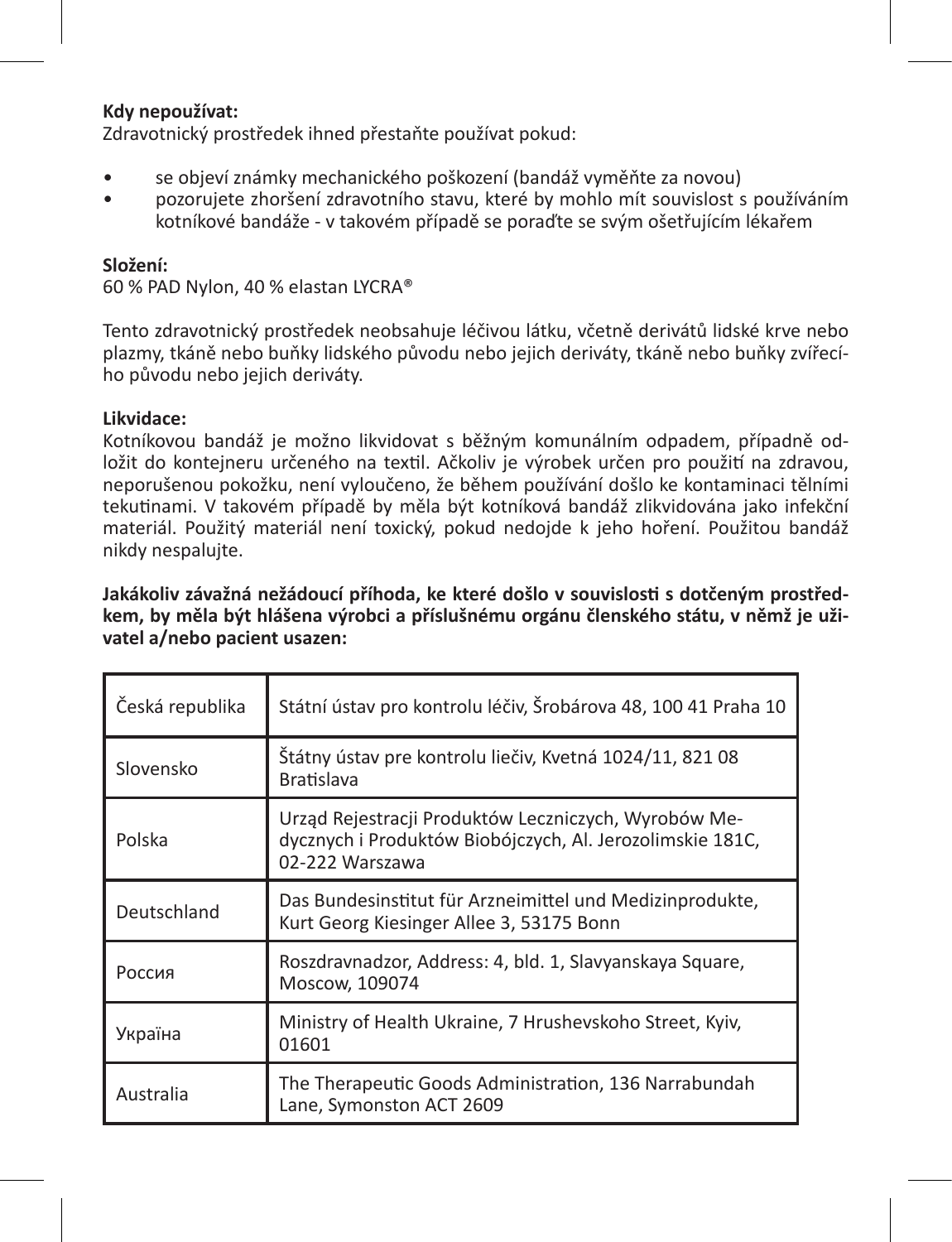**Výrobce:**



ARIES, a.s., Studenec 309, 512 33 Studenec Datum poslední revize textu: 02.10.2020

 $C \in$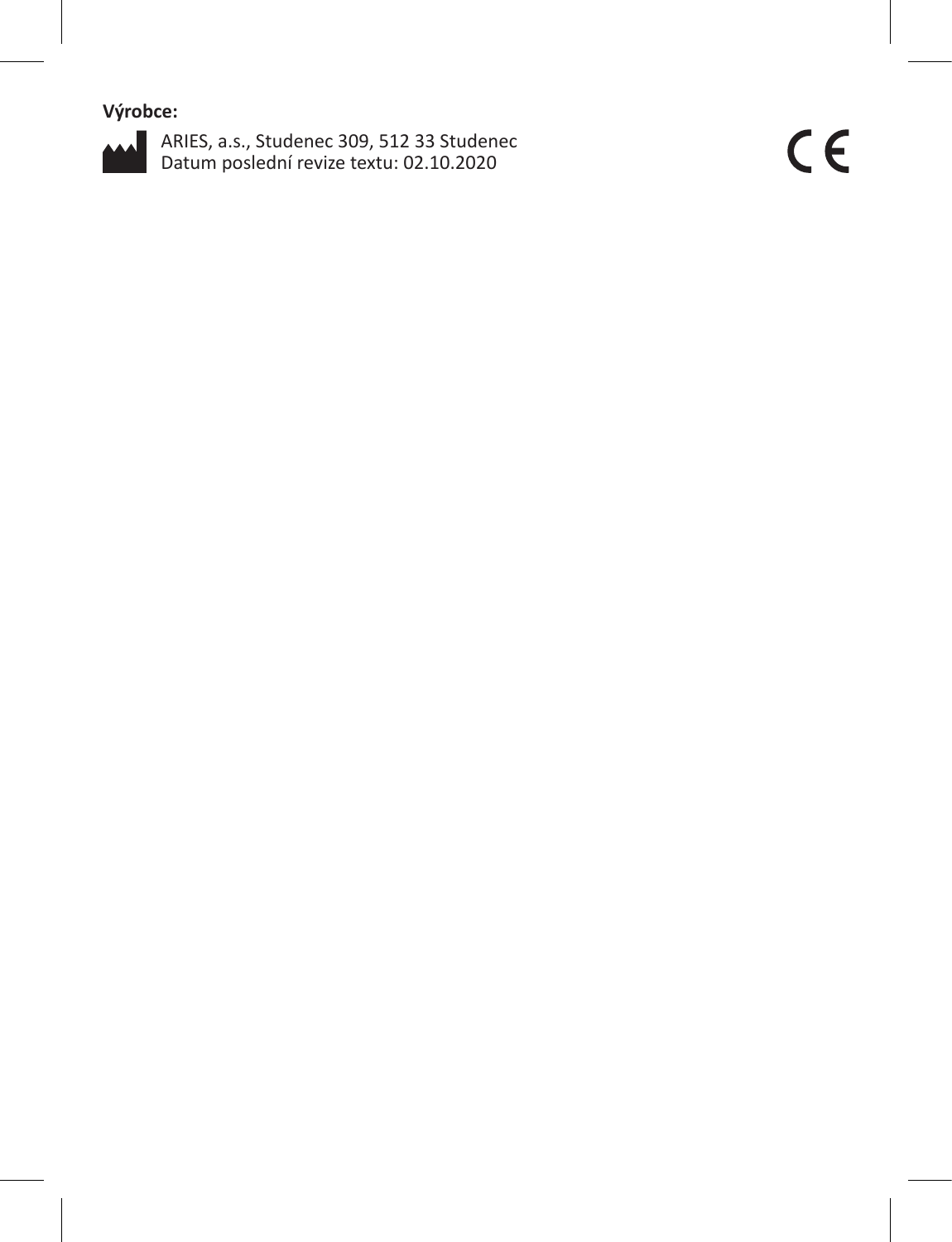## **(SK) Vážený zákazník,**

v rukách držíte zdravotnú členkovú bandáž na podpornú pooperačnú a poúrazovú terapiu. Úžitkové vlastnosti tohoto výrobku podporíte jeho správnym ošetrovaním či používaním.

**Avicenum ORTHO 360 bandáž členková typ 01** je vyrobená technológiou kruhového pletenia. Materiály použité na jej výrobu sú nedráždivé a neobsahujú latex. Bandáž pôsobí kompresívne v oblasti členku, vďaka čomu je dosiahnutý potrebný terapeutický efekt (je nutné zvoliť správnu veľkosť bandáže). Je určená pre podporu členku pri poúrazovej a pooperačnej terapii. Bandáž dosahuje najlepší účinok pri fyzickej záťaži. Bandáž je vhodná aj pre športové aktivity. Pri dlhších kľudových prestávkach by ste mali bandáž zložiť. **Avicenum ORTHO 360 bandáž členková typ 01** je zdravotníckym prostriedkom určeným na použitie v domácom prostredí aj u poskytovateľov zdravotných služieb.

## **Názov zdravotníckej pomôcky: Avicenum ORTHO 360 bandáž členková typ 01**

## **Varianty zdravotníckej pomôcky:**

• obojstranná veľ. S – XL

## **Uživateľský profil:**

**Avicenum ORTHO 360 bandáž členková typ 01** je zdravotníckou pomôckou určenou na použitie v domácom prostredí aj u poskytovateľov zdravotných služieb.

## **Určený účel použitia zdravotníckej pomôcky:**

Zdravotnícka pomôcka určená na podporu členka pri poúrazovej a pooperačnej terapii, zamedzenie vzniku opuchu a slúži ako podpora pri ochabnutosti, zápalu alebo úraze väzov a šliach členka. Táto bandáž je vhodná aj pri športovej aktivite ako liečebná alebo preventívna.

## **Indikácie:**

- podpora poúrazovej a pooperačnej liečby v oblasti členku
- nestabilita a ochabnutosť väzov členku
- podvrtnutie alebo úrazy väzov a šliach členku
- zápaly a opuchy v oblasti členku
- prevencia úrazov a spevnenie členku (napr. pri športových aktivitách)

Ak členkovú bandáž používate prvýkrát, je vhodné jej použitie konzultovať s ošetrujúcim lekárom, príp. aby bol zdravotný stav pravidelne lekárom kontrolovaný.

## **Kontraindikácie:**

- poškodená alebo poranená pokožka
- akútne mokvajúce prejavy
- lymfatické opuchy
- precitlivenosť na použité materiály
- poruchy citlivosti končatín (napr. periférna neuropatia)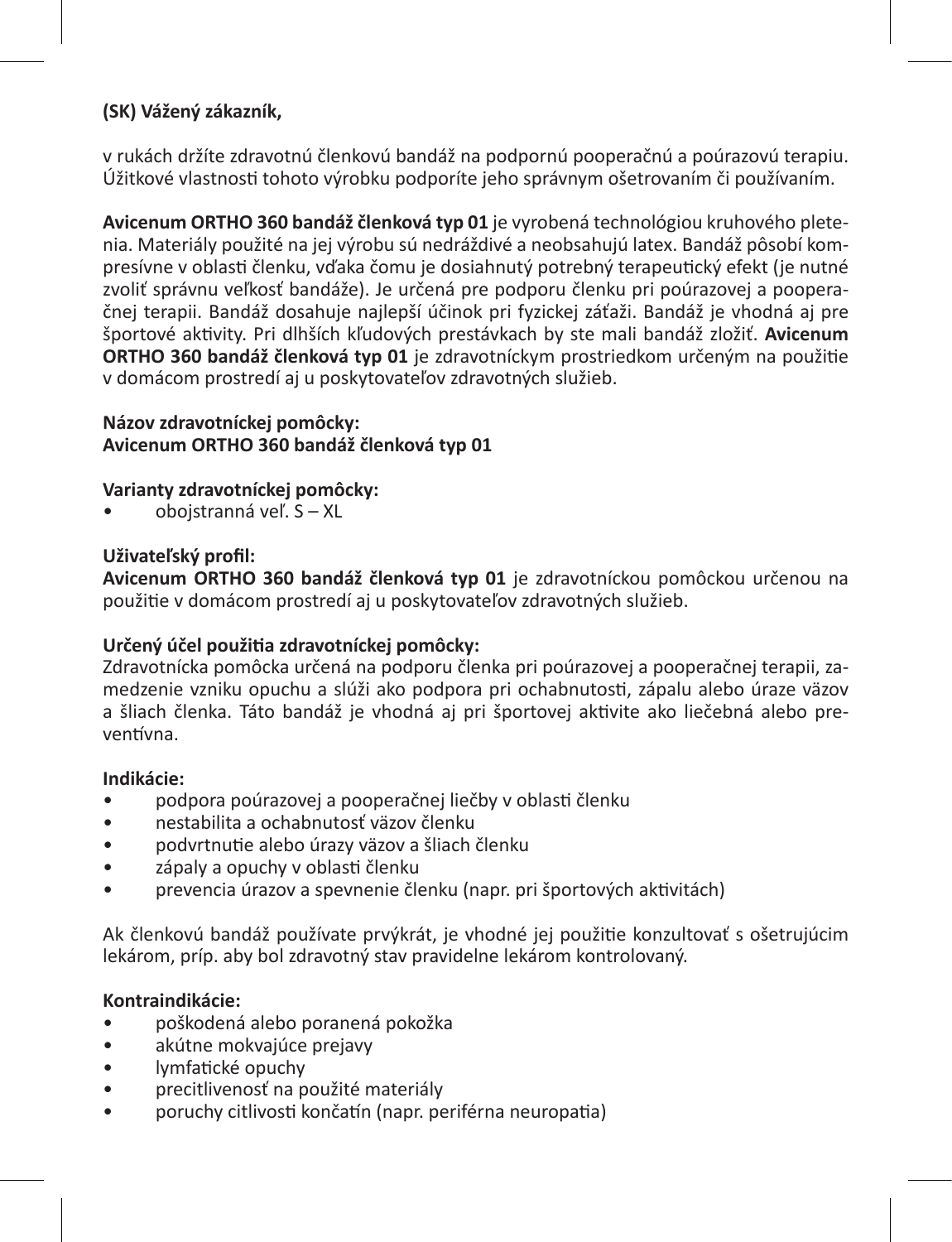Vzhľadom k známym kontraindikáciám by mal ošetrujúci lekár zvážiť použitie členkovej bandáže a posúdiť možné riziko s terapeutickým prínosom zdravotníckej pomôcky.

## **Cieľová skupina pacientov:**

Pacienti s nestabilitou členka, pooperačná a poúrazová terapia členka a ďalej pacienti s vyššie spomínanými indikáciami. Členková bandáž je určená na použitie na zdravú, neporušenú pokožku. Bandáž je určená pre všetky vekové skupiny a obe pohlavia. Nie je obmedzenie pre použitie v tehotenstve.

## **Vedľajšie účinky:**

Vedľajšie účinky sa môžu prejaviť predovšetkým pri nesprávne zvolenej veľkosti alebo pri používaní členkovej bandáže mimo záťaž. Pri príliš pevne zatiahnutej členkovej bandáži môže dôjsť k otlakom, zhoršeniu prekrvenia vplyvom stlačenie ciev alebo k zhoršeniu citlivosti prílišným stlačením nervov. U vnímavých a precitlivených jedincov môže dôjsť k iritácii pokožky (začervenanie, svrbenie, tvorba pľuzgierikov) v mieste kontaktu s materiálom, z ktorého je členková bandáž vyrobená.

## **Ako vybrať správnu veľkosť členkovej bandáže:**

Pre dosiahnutie požadovaného účinku je nutné zvoliť správnu veľkosť. Veľkosť sa dá určiť len zmeraním obvodov končatiny v miestach označených na obrázku.

#### **Upozornenie:**

Akékoľvek opuchy či nestability členka by mal posúdiť lekár. Ak ste opuchy či nestability členka spozorovali prvýkrát, poraďte sa pred používaním členkovej bandáže s Vašim lekárom. Nezačínajte samoliečbu členkovou bandážou, ak nepoznáte príčinu opuchu či nestability členka. Kombináciu s inými zdravotníckymi pomôckami (napr. s kompresívnymi pančuchami) je nutné vždy konzultovať s Vašim ošetrujúcim lekárom.

- k meraniu používajte krajčírsky meter
- merajte postojačky, najlepšie ráno po prebudení
- požiadajte o pomoc druhú osobu
- namerané hodnoty sa v priebehu liečby môžu meniť overte vždy správnu veľkosť pred použitím nového balenia členkovej bandáže

| veľkosť | Obvod členka v cm (bod b) |
|---------|---------------------------|
|         | $20 - 23$                 |
| м       | $23 - 26$                 |
|         | $26 - 29$                 |
|         | $29 - 32$                 |



**Ak sú namerané hodnoty na rozhraní dvoch veľkostí**, vyberte tú väčšiu. Ak si nie ste istí s voľbou veľkosti členkovej bandáže, navštívte špecializovanú výdajňu zdravotníckych pomôcok alebo priamo výrobcu.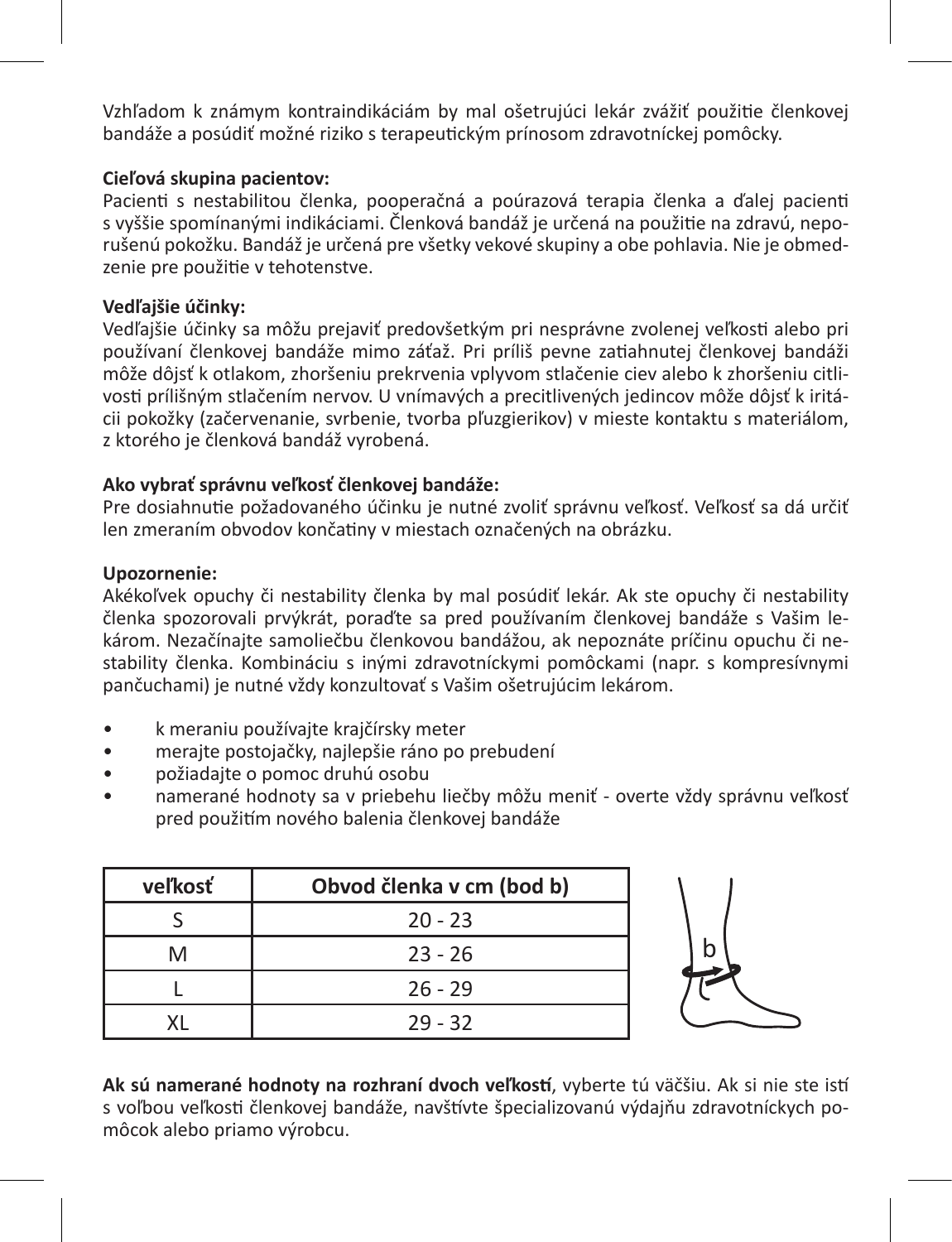**Ak sa členková bandáž ťažko oblieka**, navštívte špecializovanú výdajňu zdravotníckych pomôcok a požiadajte o ukážku správnej techniky navliekania. Môžete tiež použiť niektorú z navliekacích pomôcok.

## **Správne zvolená veľkosť:**

- pociťujete znateľný, nie však nepríjemný tlak v oblasti členka
- členková bandáž pri chôdzi neschádza a nezhrňuje sa
- členková bandáž v žiadnom mieste neškrtí

Údaje o veľkosti a výrobcovi nájdete na etikete všité pri hornom okraji členkovej bandáže.

## **Aplikácia členkovej bandáže:**

Bandáž navliekame postupným ťahom na členok. Bandáž nikdy nenavliekajte iba ťahom za jej horný okraj, navliekajte vždy postupne. Pri navliekaní by bandáž nemala byť v kontakte s ostrými predmetmi (napr. šperky) alebo dlhými nechtami. Bandáž musí byť natiahnutá rovnomerne a bez záhybov, aby došlo k účinnému rozloženie tlaku.

Ak používate telovú kozmetiku, počkajte s obliekaním bandáže cca 15 min. po aplikácii. V prípade viditeľného mechanického poškodenia bandáž ďalej nenoste a najlepšie ju vymeňte za novú.

## **Ošetrovanie a údržba:**

**Avicenum ORTHO 360 bandáž členková typ 01** je zdravotníckou pomôckou určenou pre opakované použitie jednou osobou. Svoju účinnosť a bezpečnosť si zachováva po dobu 12 tich mesiacov od prvého použitia pri dodržaní nasledujúcich pravidiel:

- členkovú bandáž možno prať v práčke (maximálna teplota prania 30 °C, mierny postup) mydlovým roztokom alebo špeciálnym prípravkom pre pranie kompresívnych pančúch a bandáží, v ochrannom obale (pracie vrecko)
- nepoužívajte aviváž
- nepoužívajte odstreďovanie, mokrú členkovú bandáž vysušte medzi dvoma uterákmi
- sušte vo vodorovnej polohe mimo priamy zdroj tepla (radiátor, slnko)<br>• členkovú bandáž nežehlite
- členkovú bandáž nežehlite
- maximálny možný počet pracích cyklov je 120
- skladujte v suchu a v tme, najlepšie v originálnom obale<br>• do člankovej bandáže nijako mechanicky nezasahujte, ne
- do členkovej bandáže nijako mechanicky nezasahujte, neopravujte miesta poškodené používaním, nenastrihávajte okraje
- členková bandáž nesmie prísť do styku s organickými rozpúšťadlami, bieliacimi prípravkami

Zdravotnícky prostriedok smie byť bezpečne používaný 60 mesiacov od dátumu výroby. Tento dátum je súčasťou šarže zdravotníckej pomôcky, ktoré je vyjadrené vo formáte RR/MM-1234567, kde RR znamená rok a MM mesiac výroby.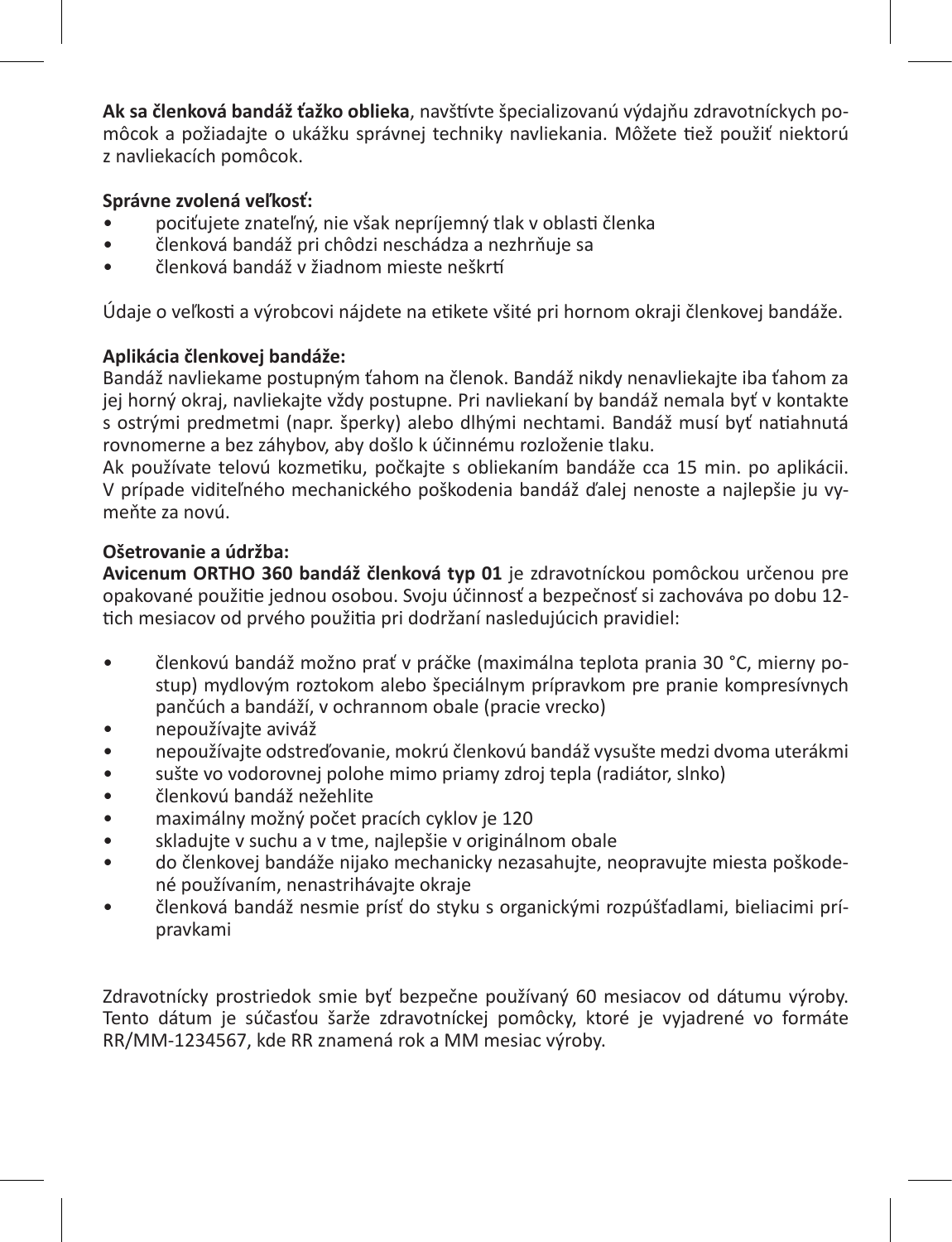**Ošetrovacie symboly:** 

™☆☆☆☆ **学 茶** & Nepoužívať aviváž!

### **Kedy nepoužívať:**

Zdravotnícku pomôcku ihneď prestaňte používať ak:

- sa objavia známky mechanického poškodenia (bandáž vymeňte za novú)
- pozorujete zhoršenie zdravotného stavu, ktoré by mohlo mať súvislosť s používaním členkovej bandáže - v takom prípade sa poraďte so svojím ošetrujúcim lekárom

#### **Zloženie:**

60 % PAD Nylon, 40 % elastan LYCRA®

Táto zdravotnícka pomôcka neobsahuje liečivo, vrátane derivátov ľudskej krvi alebo plazmy, tkanivá alebo bunky ľudského pôvodu alebo ich deriváty, tkanivá alebo bunky živočíšneho pôvodu alebo ich deriváty.

## **Likvidácia:**

členkovú bandáž je možné likvidovať s bežným komunálnym odpadom, prípadne odložiť do kontajnera určeného na textil. Hoci je výrobok určený pre použitie na zdravú, neporušenú pokožku, nie je vylúčené, že počas používania došlo ku kontaminácii telesnými tekutinami. V takom prípade by mala byť členková bandáž zlikvidovaná ako infekčný materiál. Použitý materiál nie je toxický, ak nedôjde k jeho horeniu. Použitú bandáž nikdy nespaľujte.

**Akýkoľvek závažný nežiaduci účinok, ku ktorému došlo v súvislosti s používaním tejto členkovej bandáže, by mal byť hlásený výrobcovi alebo príslušnému orgánu členského štátu, v ktorom je užívateľ a/alebo pacient žijúci:**

| Česká republika | Státní ústav pro kontrolu léčiv, Šrobárova 48, 100 41 Praha 10                                                                       |
|-----------------|--------------------------------------------------------------------------------------------------------------------------------------|
| Slovensko       | Štátny ústav pre kontrolu liečiv, Kvetná 1024/11, 821 08<br><b>Bratislava</b>                                                        |
| Polska          | Urząd Rejestracji Produktów Leczniczych, Wyrobów Me-<br>dycznych i Produktów Biobójczych, Al. Jerozolimskie 181C,<br>02-222 Warszawa |
| Deutschland     | Das Bundesinstitut für Arzneimittel und Medizinprodukte,<br>Kurt Georg Kiesinger Allee 3, 53175 Bonn                                 |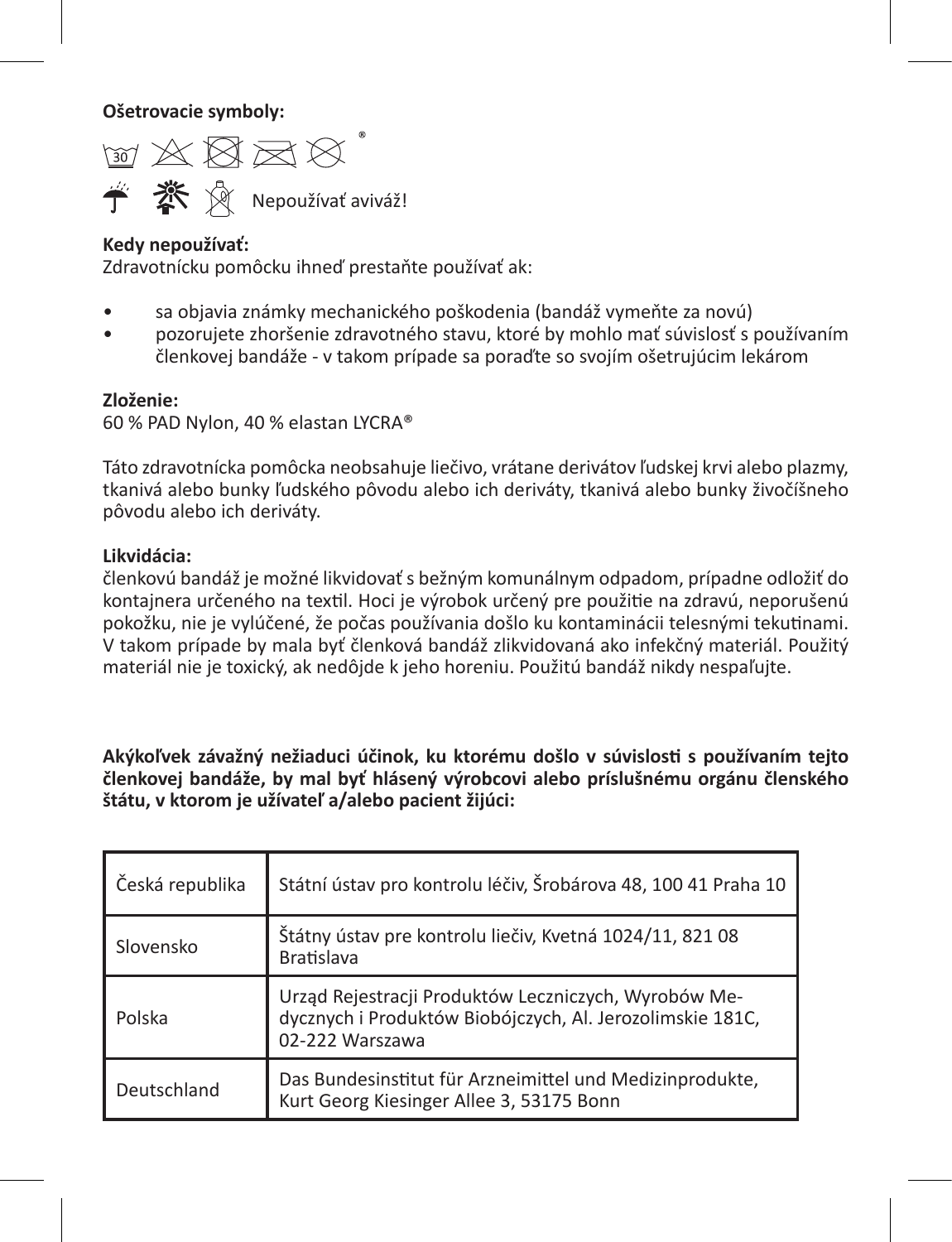| I Россия  | Roszdravnadzor, Address: 4, bld. 1, Slavyanskaya Square,<br>Moscow, 109074        |
|-----------|-----------------------------------------------------------------------------------|
| Україна   | Ministry of Health Ukraine, 7 Hrushevskoho Street, Kyiv,<br>01601                 |
| Australia | The Therapeutic Goods Administration, 136 Narrabundah<br>Lane, Symonston ACT 2609 |

## **Výrobca:**



ARIES, a.s., Studenec 309, 512 33 Studenec Dátum poslednej revízie textu: 02.10.2020

 $C \in$